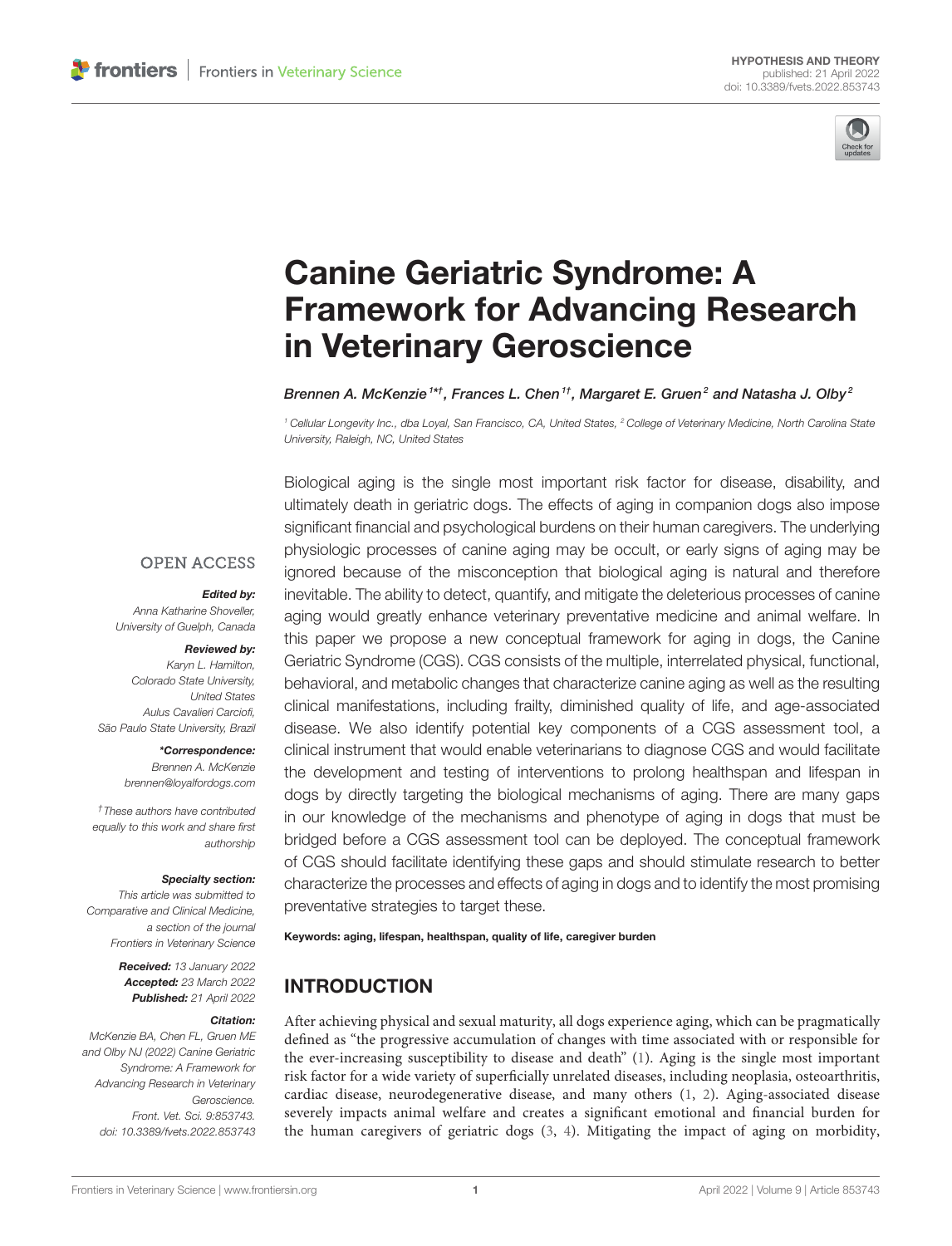mortality, and quality of life would address a critical unmet need in veterinary preventative medicine.

The dog is also a particularly appropriate translational model in which to study aging and the interventions intended to prolong lifespan and healthspan (the period of time before the occurrence of significant age-associated disease or disability). **[Table 1](#page-2-0)** provides a glossary of geroscience terms used in this article. Unlike traditional laboratory models of aging, such as worms and rodents, companion dogs share living environments and many features of their lifecycle and aging phenotype with humans. They exhibit patterns of age-associated morbidity and mortality that are much more similar to those of humans than other species. However, they also age much more rapidly than humans, making observational and interventional studies of lifespan much more feasible [\(16](#page-8-4)[–18\)](#page-8-5).

As a species, the dog has exceptional phenotypic and genotypic diversity. This is the result of intensive artificial selection, which has created breeds with lower genetic diversity within each breed and greater differences between breeds than can usually be seen in human populations. This facilitates investigation of genetic variables relevant to differences in lifespan and age-related health outcomes. The extensive annotation of the canine genome further supports such investigation [\(19\)](#page-8-6).

Companion dogs also typically share the living environment of their human caregivers, including many potential environmental variables that may influence aging and health. Because of their popularity as pets, dogs participate in a large healthcare infrastructure similar to the human healthcare system. This facilitates the collection of extensive data on health risk factors and outcomes in dogs, supporting real-world clinical research on aging mechanisms and interventions. Canine biology and the role of dogs in human society make dogs an excellent translational model for human aging [\(16–](#page-8-4)[19\)](#page-8-6).

Aging in the dog, as in humans, leads to a loss of robustness (the ability to maintain an optimal state of physiologic functioning) and resilience (the ability to return to this state after perturbations caused by external stressors) [\(20\)](#page-8-7). Age is traditionally quantified in terms of the passage of time. However, the length of time an organism has been alive (its chronological age) is not the most precise or useful measure of the impact aging has had on an individual's robustness, resilience, or health (its biological age). The two are correlated, but just as species age at different rates, so do individuals within a species. The biological age of a 10-year-old human is much lower than that of a 10-year-old dog even though their chronological age is the same. There are similar, though less dramatic, differences in biological age within a species. Veterinary geroscience currently lacks reliable tools to assess the biological age of individual animals.

A conceptual framework for evaluating age-related changes and a validated clinical assessment tool would allow veterinarians to more effectively assess and manage aging as a risk factor for disease and mortality in individual patients. The purpose of this article is to propose and describe such a framework and to outline potential core components of such a clinical instrument.

# CANINE GERIATRIC SYNDROME

We propose the framework of Canine Geriatric Syndrome (CGS) to describe the constellation of key physical, functional, and metabolic changes that characterize aging in dogs and predispose to age-related dysfunction, disease, and death. Diagnosis of CGS would be made using a clinical assessment tool incorporating evaluation of physical function, behavioral and metabolic health, age-associated disease occurrence, frailty, quality of life, and caregiver burden. The components of this tool would include owner and veterinarian assessments, elements from the medical history, physical examination, and routine clinical laboratory testing as well as the use of specific diagnostic instruments to measure age-related change, such as tools for measuring frailty and cognitive function.

Though it is currently impossible to precisely predict the diseases or dysfunction that will result from aging in any individual dog, there are consistent patterns in the manifestations of canine aging. A clearer understanding of the components of the canine aging phenotype would improve our ability to measure biological age and predict health outcomes.

Similarly, there is a complex but limited set of physiologic pathways associated with aging and responsible for its detrimental effects on health and quality of life. Decades of research in multiple species have elucidated many of these pathways and shown them to be very similar across taxa [\(21–](#page-8-8)[23\)](#page-8-9). Contrary to the common view that aging is inscrutable and inevitable, this research shows that aging is simply another aspect of animal biology, intricate and variable yet comprehensible and amenable to intervention.

While the visible manifestations of aging are readily recognized, the underlying mechanisms often operate for many years before significant changes in appearance and function are detectable. Veterinarians and dog owners are unlikely to be aware of the signs of aging until a relatively late stage. We often dismiss early signs of age-related deterioration as insignificant or "normal," and therefore not something to assess or treat. The view of aging as a natural and inevitable phenomenon hinders our ability to recognize, monitor, and delay its progression in the clinical setting and to preserve health and function in our aging canine patients.

## Existing Risk Assessment & Prediction Tools

Use of the CGS framework and associated assessment tool would facilitate earlier identification of individuals at risk for multiple age-related morbidities and mortality, and this assessment would trigger monitoring and intervention to reduce these risks. Such preemptive risk assessment and intervention is already part of veterinary practice, though it is applied to detecting and staging specific diseases rather than as a holistic assessment of aging as a risk factor for multi-morbidity.

A familiar example is the assessment and management of myxomatous mitral valve disease (MMVD). For many years, veterinarians could make a presumptive diagnosis of MMVD based on signalment and physical exam findings. However, without an ability to grade the severity of disease, and without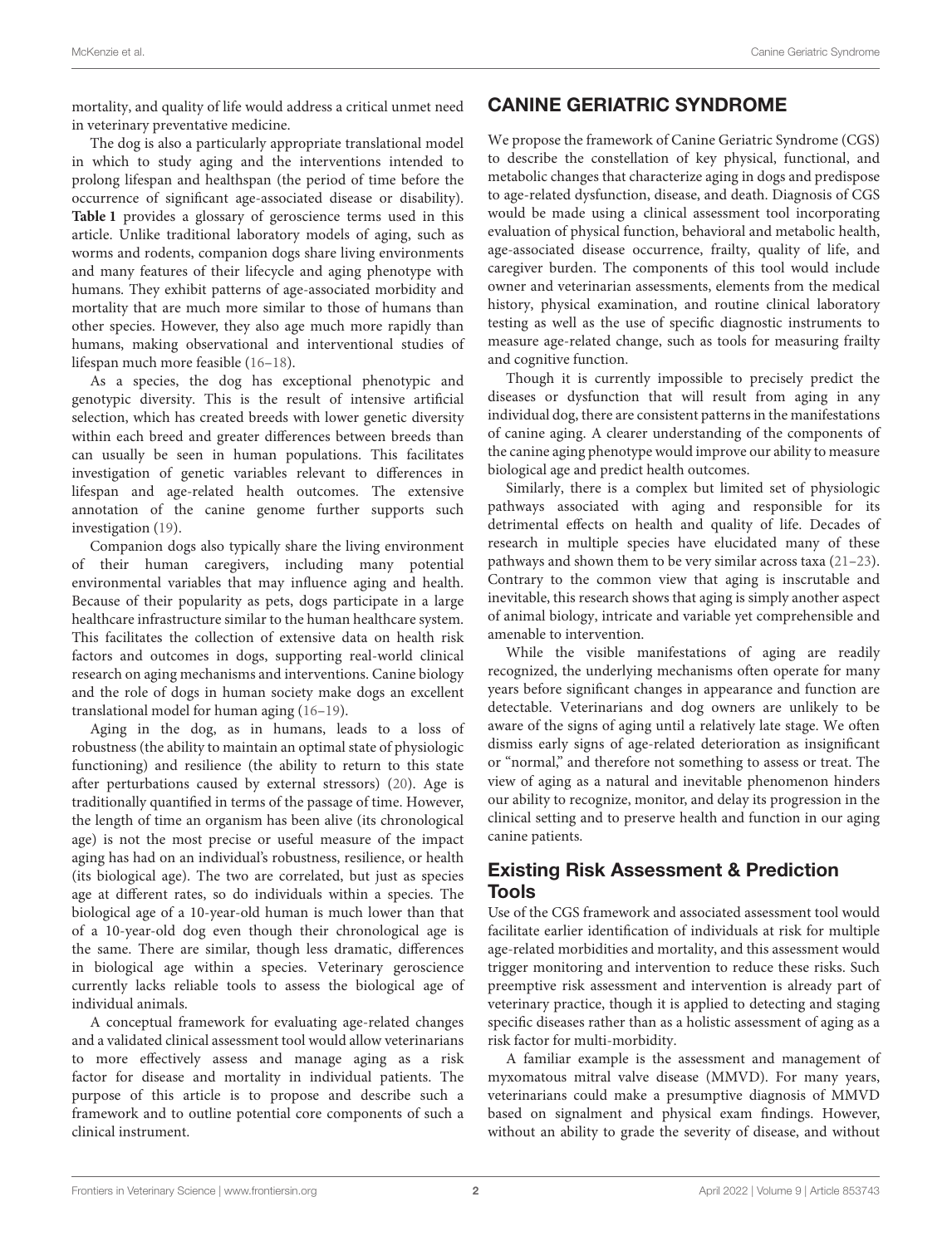<span id="page-2-0"></span>TABLE 1 | Glossary of key terms.

| <b>Term</b>                     | <b>Definition</b>                                                                                                                                                                                                                                                             | <b>References</b>                                                     |
|---------------------------------|-------------------------------------------------------------------------------------------------------------------------------------------------------------------------------------------------------------------------------------------------------------------------------|-----------------------------------------------------------------------|
| Aging                           | "The progressive accumulation of changes with time associated with or responsible for the<br>ever-increasing susceptibility to disease and death"                                                                                                                             | Harman (1)                                                            |
| <b>Biological Age</b>           | The extent to which aging has impacted the robustness, resilience, and state of health and<br>function in an individual as measured by physical, functional, and biomarker assessment<br>(contrasted with chronological age-the period of time the individual has been alive) | Karasik et al. (5),<br>Jylhävä et al. (6),<br>Diebel and Rockwood (7) |
| Canine Geriatric Syndrome (CGS) | The constellation of physical, functional, and metabolic changes that characterize aging in<br>dogs and predispose to age-related dysfunction and disease                                                                                                                     |                                                                       |
| Frailty                         | An aging-associated loss of robustness, resilience, and function accompanied by an increased<br>risk of disease, disability, and death                                                                                                                                        | Hoogendijk (8), Walston (9)                                           |
| Geroscience                     | The interdisciplinary domain exploring the mechanisms of aging and the links between these<br>mechanisms and negative health outcomes.                                                                                                                                        | Kennedy et al. (10),<br>Sieera (11), Kaeberlein (12)                  |
| Healthspan                      | The period of time free from significant age-related disease or disability (contrasted with<br>lifespan-the period of time alive)                                                                                                                                             | Rowe (13), Kaeberlein (14)                                            |
| Resilience                      | The ability of an organism to return to a state of baseline or optimal physiologic function<br>following perturbations caused by external stressors.                                                                                                                          | Ukraintseva (15)                                                      |
| Robustness                      | The ability of an organism to maintain a state of baseline or optimal physiologic function in the<br>face of external stressors.                                                                                                                                              | Ukraintseva (15)                                                      |

therapeutic interventions shown to delay progression, clinicians were forced to wait until the late-stage onset of congestive heart failure before initiating treatment.

The development of the American College of Veterinary Internal Medicine (ACVIM) staging framework for MMVD [\(24\)](#page-8-21), and the validation of pimobendan as an effective intervention to delay the onset of CHF in dogs with preclinical MMVD [\(25\)](#page-8-22), have allowed veterinarians to more effectively identify and mitigate the risk of clinical disease preemptively in dogs with this condition. The CGS framework and clinical assessment could potentially serve a similar function with a much broader scope, staging the impacts of biological aging and facilitating prediction and prevention of the multiple health problems aging causes.

There are conceptual models and associated diagnostic instruments similar to our proposed CGS already in use in human medicine. One of these is Metabolic Syndrome (MS), a set of measurable risk factors for a variety of specific diseases that is used to assess metabolic health and guide preventative clinical interventions [\(26\)](#page-8-23). The specific components of MS include: visceral obesity, impaired glucose metabolism, dyslipidemia, and hypertension. The syndrome is commonly diagnosed as the presence of three or more of these risk factors [\(27\)](#page-8-24).

These components of MS are all related to aging, with most occurring more commonly with age across many different human populations [\(26,](#page-8-23) [28–](#page-8-25)[30\)](#page-8-26). The elements of MS include both measurable physical exam findings (e.g., waist circumference) and clinical laboratory measurements (e.g., fasting blood glucose). Some components can be defined as clinical disorders in themselves (e.g., hypertension), while others are not considered diseases per se. However, the purpose of assessing these components together is that they represent agerelated dysfunction that can signal an increased risk of various clinical disorders, such as heart attacks and stroke, diabetes mellitus, and possibly chronic inflammatory diseases such as rheumatoid arthritis [\(31\)](#page-9-0) and chronic obstructive pulmonary disease [\(32\)](#page-9-1).

A CGS diagnostic tool would function similarly to MS, allowing a general assessment of the impact of age-related change on the overall morbidity and mortality risk for canine patients. While some clinical manifestations of aging differ between humans and dogs, many of the core mechanisms operate similarly for both species, and a composite risk assessment strategy would be useful for dogs as it has proven to be for humans.

## Identifying Knowledge Gaps

In order to operationalize the CGS framework and diagnostic instrument, there are many knowledge gaps that must be bridged between the fundamental biology of mammalian aging and the clinical prediction of morbidity and mortality risk in individual dogs. One objective of this paper is to identify areas in which further research is needed to fully develop and refine the CGS concept. Another goal is to identify those knowledge gaps that must be filled in order to design the CGS assessment tool and validate its clinical utility. These gaps represent opportunities for veterinary researchers to advance our understanding of canine aging and support the development of clinical interventions to prolong lifespan and healthspan in dogs.

Research is needed to select specific components of the CGS assessment tool and validate their utility in determining biological age and predicting morbidity and mortality. Some potential components are described below, along with areas for further investigation. Studies linking recognized biological mechanisms of aging to specific clinical manifestations in dogs are also crucial for identifying relevant biomarkers and therapeutic targets. Finally, beyond the biology of aging, a better understanding of the animal welfare consequences of age-related disease in dogs, the extent of the burden these places on human caregivers, and the financial costs of managing age-associated disease in dogs will be invaluable in targeting research efforts and resources most effectively to reduce the negative impacts of aging and age-associated disease.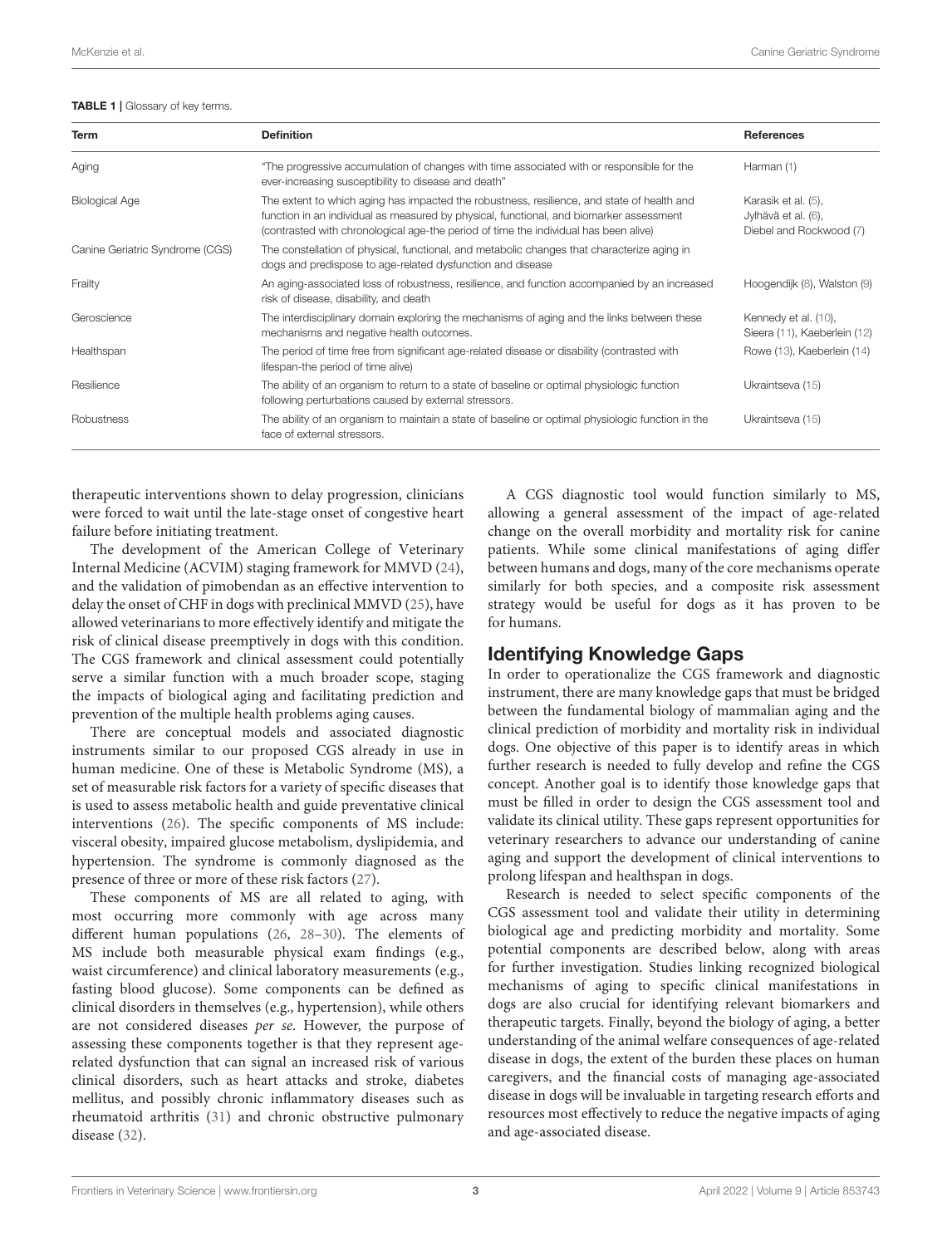## Potential Components of a CGS Assessment Tool

In addition to the value of CGS in reframing aging as a modifiable risk factor influencing variation in quality of life, frailty, and agerelated disease incidence, the ultimate goal is to develop a clinical assessment tool for CGS. The practical implementation of this assessment will require selecting elements of the canine aging phenotype and underlying aging mechanisms that clinicians can readily identify and measure. These elements are likely to come from several broad domains of age-related changes in dogs:

- Physical changes
- Functional changes
- Behavioral changes
- Metabolic changes and biomarker candidates
- Frailty
- Quality of life and caregiver burden
- Age-associated clinical disease

#### Physical Changes

The physical aspects of the canine aging phenotype have been described previously [\(33\)](#page-9-2). Some of these changes have been shown to be predictive of chronological age, such as the opacification of the lens [\(34\)](#page-9-3). Others have been shown to be predictive of disease and mortality risk, such as body condition score [\(35\)](#page-9-4). Still other measurable clinical features of aging in dogs have also been identified in humans as markers of increased risk for disease and death, including visceral adiposity [\(36\)](#page-9-5) and sarcopenia [\(37\)](#page-9-6). Finally, there are readily identifiable signs of aging that may or may not correlate with health outcomes, such as graying hair [\(38,](#page-9-7) [39\)](#page-9-8).

Including characteristic phenotypic markers of canine aging that can be easily identified in practice and shown to owners during the CGS assessment as evidence of age-related health risk would support more effective preventative care for aging dogs. There have been some attempts to use specific clinical manifestations of aging to predict chronological age, such as lens opacity [\(40\)](#page-9-9), graying of facial hair [\(41\)](#page-9-10), and the extent of dental disease [\(42,](#page-9-11) [43\)](#page-9-12). However, to date these physical manifestations of aging have only been shown to correlate with chronological age. The goal of the CGS assessment is to measure biological age and identify age-related morbidity and mortality risk. An important gap to be filled in our knowledge of the relationship between physical manifestations of aging and health outcomes is how predictive specific changes are of disease and mortality.

There is some evidence in humans, for example, that common physical manifestations of aging, such as skin wrinkles, hair graying, and even perceived age as rated by others, can predict mortality risk, but the findings are inconsistent [\(38,](#page-9-7) [39,](#page-9-8) [44\)](#page-9-13). Further research in dogs is necessary to clarify the degree to which inclusion of visible physical manifestations of aging would strengthen the clinical utility of the CGS assessment.

#### Functional Changes

Many aspects of physical and behavioral function are key markers of aging and predictors of mortality in humans. Instruments testing physical function, such as the Short Physical Performance Battery (SPPB), and more general assessments of activities of daily living (ADL) are commonly used to assess functional status in humans, and these have been shown to be predictive of mortality [\(45–](#page-9-14)[47\)](#page-9-15).

Anecdotally, veterinarians and dog owners recognize functional decline in aging dogs, including lower levels of activity, slower walking speed, and difficulty with specific activities, such as climbing stairs or walking on slick surfaces. There are also studies specifically assessing changes in activity with age in dogs. They generally show reductions in spontaneous activity and functional capacity, but the findings are mixed and vary with breed, context, health, and other factors [\(48–](#page-9-16)[54\)](#page-9-17).

An important functional decline that deserves greater attention is the loss of continence, both fecal and urinary. The relative contributions of behavioral changes, loss of mobility, and decline in the functional competency of the neuromuscular structures involved have not been examined. The implications of this decline for caregiver burden, and the association between incontinence and the risk of euthanasia, is an area ripe for further investigation.

The potential associations between specific activity parameters and lifespan or mortality risk have not been examined in dogs. Given the strong established connection between functional capacity and mortality in humans, this is a critical subject for further investigation in dogs as part of the larger project to develop and operationalize the CGS assessment. Establishing the predictive value of specific changes in activity level would provide a powerful tool for early intervention to extend physical function and lifespan.

#### Behavioral Changes

Behavioral function also changes significantly with age, in humans and in dogs. There are many challenges in assessing these changes and in delineating the often indistinct boundaries between general aging of the brain, discrete or formally diagnosed neurologic disease, and the behavioral manifestations of aging changes in the rest of the body. For example, an aged dog may be less active due to diminished drive, loss of muscle strength, or musculoskeletal pain, and the relative role of these often concurrent age-related changes can be challenging to disentangle.

Age-associated changes in behavior occur on a continuum, and there is much debate about how we should distinguish normal aging from pathology [\(55,](#page-9-18) [56\)](#page-9-19). When behavioral changes in older dogs are attributed to normal aging, veterinarians and owners tend not to pursue further assessment or intervention. Once a formal diagnosis is made, such as Canine Cognitive Dysfunction Syndrome (CDS), then treatment is more likely to be pursued. However, limitations in diagnostic tools for CDS may preclude diagnosis, and treatment options are also limited. Moreover, as in humans, there are likely many potential causes for progressive dementia in dogs, but the clinical, imaging, and histopathological characteristics of conditions other than CDS are poorly described at this time, again limiting our ability to recognize and appropriately treat dementia in dogs.

One purpose of the CGS framework is to encourage the recognition that aging and age-associated changes which diminish function and quality of life should be viewed as targets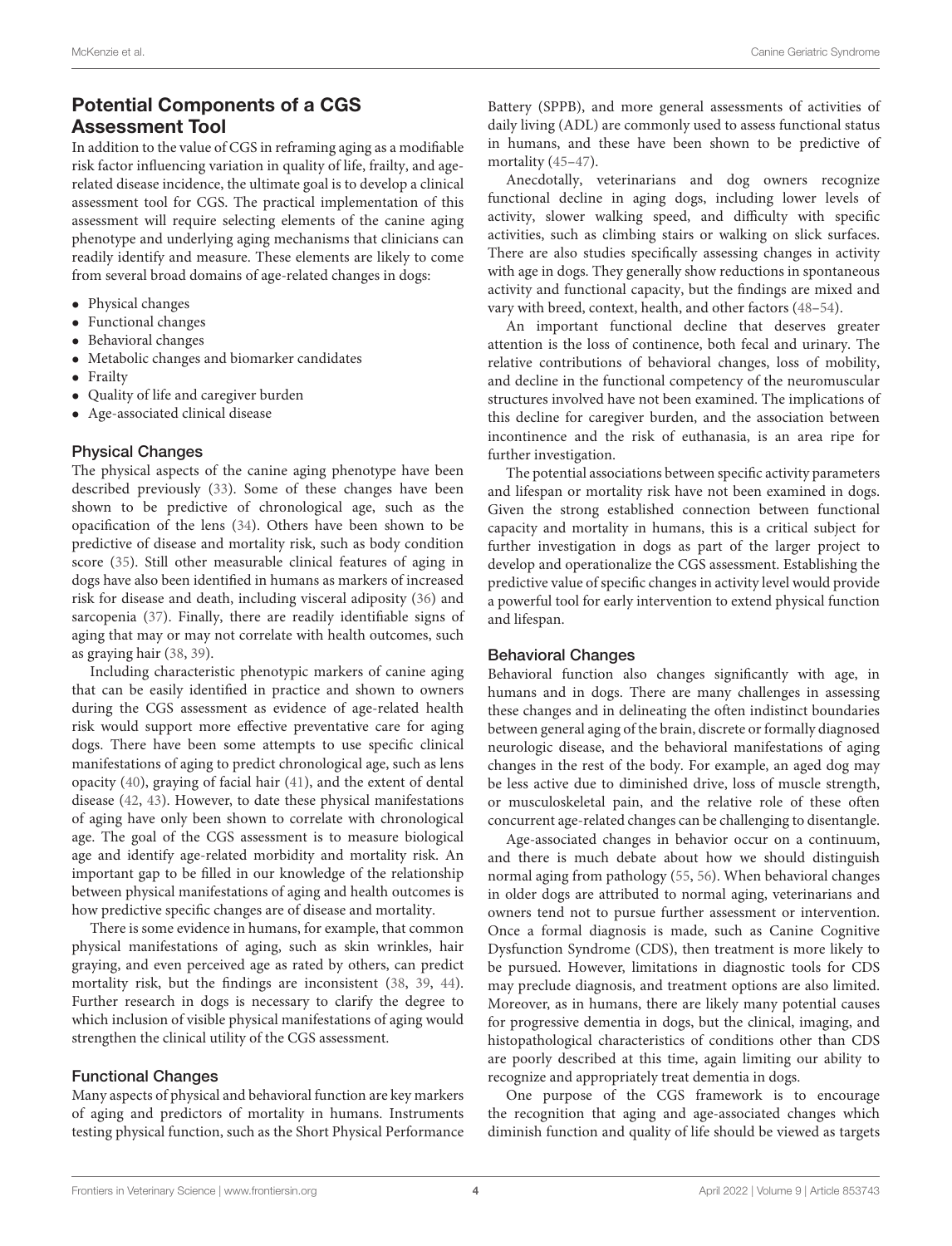for prevention and mitigation. Assessing the extent of age-related behavioral change and incorporating this into a global measure of the impact of age on function and resilience will facilitate preventative and palliative measures to limit the effects of aging on both physical and behavioral capacity.

Numerous instruments are commonly used to assess ageassociated changes in cognition, mood, and other behavioral domains in humans. Deficits identified by these are often clearly associated with increased mortality risk and diminished quality of life. This holds true even when the impairment does not meet criteria for diagnosis of specific disorders, such as dementia, Alzheimer's disease, or major depression [\(57–](#page-9-20)[59\)](#page-9-21).

Most instruments used in dogs to assess age-associated behavior change are intended to establish a diagnosis of CDS. These typically ask owners to rate the frequency of behavioral changes related to disorientation, changes in sleep-wake cycle (particularly sleeping during the day and being up during the night), changes in social interactions, new anxiety, and new house soiling. Progression of signs may be most observed in disorientation and social domains [\(60\)](#page-9-22). In addition to signs of CDS, other behavioral changes that may be seen in aging dogs include pain-related irritable aggression and behavioral changes reflective of declines in sensory capabilities.

Research is limited and unclear about the impact of CDS on survival [\(61](#page-9-23)[–63\)](#page-9-24). However, the clinical perception among veterinarians is that house soiling and other components of CDS are frequently cited by owners as reasons for euthanasia. More research is needed to determine the impact of age-associated behavioral changes in general, not only CDS, on quality of life and mortality risk in aging dogs. Measures of the behavioral manifestations of aging would be a valuable component of the CGS assessment instrument once the spectrum of changes seen and the impact of these on caregiver burden, quality of life, and mortality are better characterized.

#### Metabolic Changes & Biomarker Candidates

Canine and human aging is characterized by changes in metabolism, and deterioration of metabolic health often precedes age-associated disease and disability. Changes in adipose distribution, insulin sensitivity, and lipid metabolism occur in both humans and dogs. These changes are associated with low grade chronic inflammation and a progressively deteriorating state of metabolic health that represents a key risk factor for age-associated disease in humans and likely in dogs as well. While the role of metabolic dysregulation in association with adverse health outcomes in humans has been well-documented, further research is needed to investigate the utility of metabolic markers in predicting morbidity and mortality risk in the dog. This research will also support the identification and validation of specific biomarkers for metabolic health in dogs that can be incorporated in the CGS definition and assessment.

Despite species differences in the manifestation of metabolic disease, upstream metabolic pathways involved in nutrient and energy metabolism have emerged as core mechanisms contributing to aging across taxa [\(64,](#page-9-25) [65\)](#page-9-26). As an example, the metabolic changes seen in overnutrition and obesity are associated with shortened lifespan and increased morbidity and mortality in nematodes, flies, rodents, non-human primates, humans, and dogs [\(35,](#page-9-4) [66–](#page-9-27)[68\)](#page-9-28). Influencing these pathways through dietary restriction has proven the most robust intervention to increase lifespan and healthspan by delaying disease onset and mortality in all of these species [\(67,](#page-9-29) [69](#page-9-30)[–73\)](#page-9-31).

While metabolic dysregulation is linked with age-associated diseases such as cancer, cardiovascular disease, osteoarthritis, kidney disease, and dementia, early signs of metabolic dysfunction often precede clinical disease [\(74](#page-10-0)[–78\)](#page-10-1). This suggests that measures of metabolic dysfunction are promising biomarker candidates for earlier detection of at-risk individuals and increased opportunity for preventative interventions. Here we outline key age-associated changes in metabolic physiology observed in dogs that might serve as biomarkers in the CGS assessment. We highlight areas that warrant further investigation in understanding the contribution of metabolic dysregulation to age-associated pathology in dogs and opportunities to validate such potential biomarkers.

#### **Adipose Tissue** & **Adipose Compartment Changes**

As in humans, total body fat (adiposity) increases with age in dogs independent of differences in body condition and nutritional status [\(79\)](#page-10-2). Adipose tissue undergoes structural changes with age, including change in abundance, distribution (a shifting from subcutaneous to visceral depots), cellular composition, and endocrine signaling [\(80\)](#page-10-3).

In humans, the age-associated redistribution of adipose from subcutaneous to visceral depots plays a central role in the development of insulin resistance, metabolic dysfunction, inflammation, and impaired regenerative capacity with age [\(81\)](#page-10-4). A similar increase in the ratio of visceral to subcutaneous fat with age has been recently documented in dogs [\(82\)](#page-10-5).

#### **Insulin Resistance**

The redistribution of adipose in aging dogs is accompanied by functional metabolic changes, including decreased insulin sensitivity, which is a key potential marker of metabolic health in CGS. This is not surprising given that visceral adipose and central obesity is a significant risk factor for insulin resistance in aging humans. The inverse association between increasing adipose tissue and decreasing insulin sensitivity in the dog is well-documented [\(83,](#page-10-6) [84\)](#page-10-7).Evidence for a direct causative link between visceral adipose and insulin sensitivity has also been demonstrated in dogs after omentectomy [\(85\)](#page-10-8). Studies in companion dogs have shown a positive correlation between increasing visceral to subcutaneous fat ratio and fasting insulin levels and a possible association with surrogate indices of insulin sensitivity [\(86\)](#page-10-9). Further work is needed to assess the validity and utility of such indices in larger samples and trends with age [\(83,](#page-10-6) [87,](#page-10-10) [88\)](#page-10-11).

Insulin sensitivity, as measured by blood glucose clearance, deteriorates with age in both humans and dogs. This has been documented in both cross-sectional [\(89\)](#page-10-12) as well as longitudinal studies in dogs [\(67\)](#page-9-29). Although dogs exhibit greater ability to maintain glycemic control, and therefore develop insulin-dependent diabetes mellitus far less commonly than humans, there is substantial evidence that dogs experience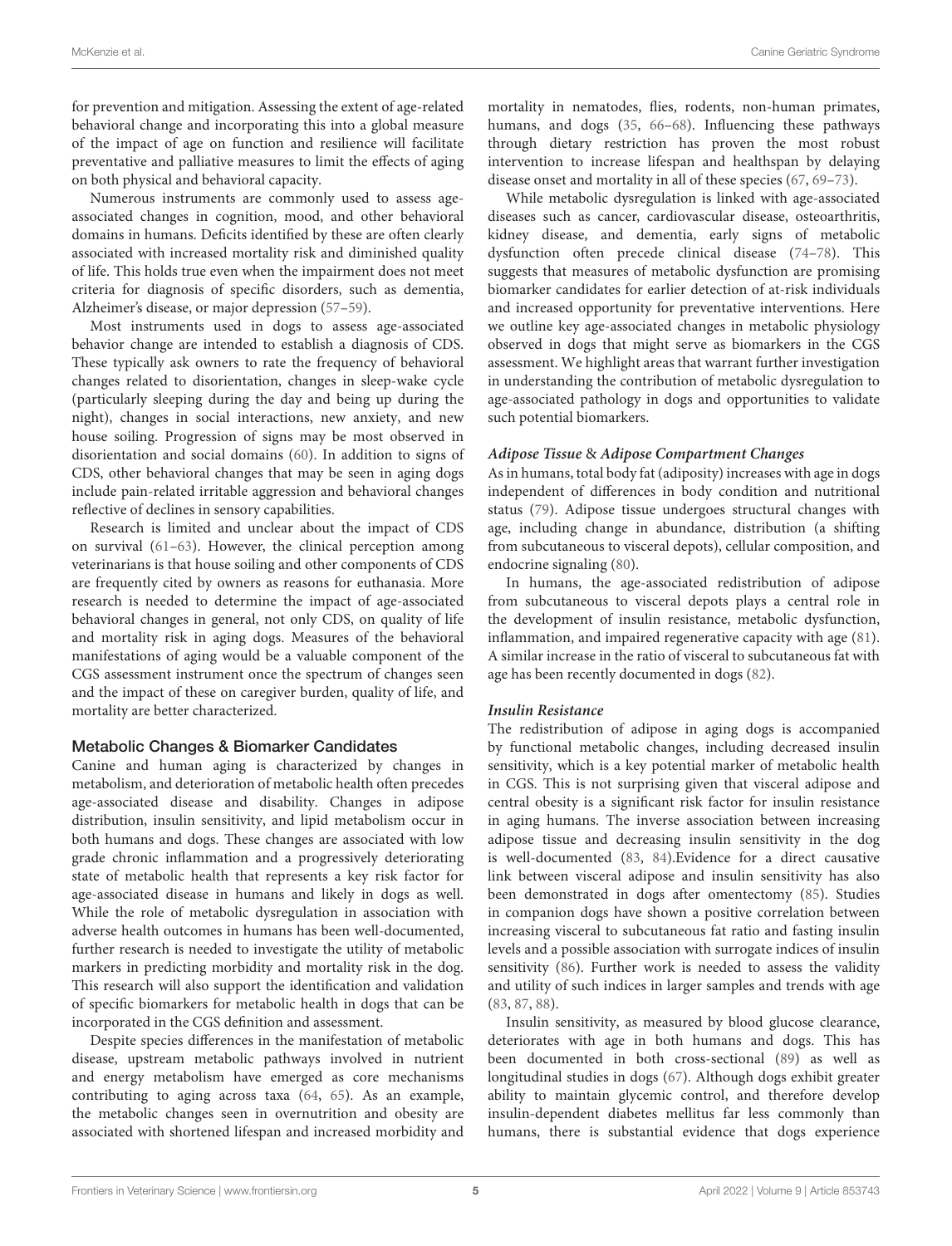hyperinsulinemia in metabolically dysregulated states, such as overweight and obesity [\(88,](#page-10-11) [90,](#page-10-13) [91\)](#page-10-14). Dogs also display increasing basal insulin levels with age [\(92,](#page-10-15) [93\)](#page-10-16).

In laboratory dogs, there is extensive literature documenting mechanisms of insulin resistance. Increasing adiposity due to high fat diet, for example, leads to impaired glucose clearance and increased hepatic gluconeogenesis despite hyperinsulinemia [\(83,](#page-10-6) [94](#page-10-17)[–97\)](#page-10-18). A 12-year dietary restriction study performed in Labrador Retrievers demonstrated that improved insulin sensitivity (measured by IV glucose tolerance tests) was associated with increased healthspan and lifespan in calorically restricted dogs [\(67,](#page-9-29) [93\)](#page-10-16). Dogs with higher insulin sensitivity were at lower risk of dying and needing treatment for chronic disease [\(93\)](#page-10-16).

A current challenge in incorporating insulin sensitivity as a marker of metabolic health in the CGS assessment is the lack of sufficiently validated tools for assessing insulin sensitivity in companion dogs [\(87\)](#page-10-10). Due to their simplicity and ease of use, surrogate index approaches based on steady state fasting insulin and glucose levels have been used extensively in human clinical studies [\(98\)](#page-10-19), and these have also been used as a proxy measurement of insulin resistance in dogs [\(99–](#page-10-20)[102\)](#page-10-21). However, it is unclear what these surrogate indices represent physiologically when applied to dogs. There is conflicting evidence concerning the correlation of these indices with dynamic measures of glucose tolerance [\(83,](#page-10-6) [103\)](#page-10-22), and the model assumptions for these surrogate indices have not been fully evaluated in dogs [\(98\)](#page-10-19). While using surrogate indices to assess insulin resistance is a potentially powerful approach, further work is needed to determine their reliability and clinical utility in companion dogs.

In addition, further work needs to be done to understand the contribution of decreased insulin sensitivity to age-associated clinical disease. While dogs are not as susceptible to diabetes mellitus as humans, there are many other negative health consequences associated with insulin resistance in humans and animal models, such as cancer, cardiovascular and neurodegenerative disease, osteoarthritis, and kidney disease [\(74](#page-10-0)[–77,](#page-10-23) [104\)](#page-10-24). These may also impact aging dogs, and making those connections is key to establishing the utility of this metabolic biomarker and enable earlier intervention to address age-related metabolic dysfunction.

#### **Lipid Profiles** & **Dyslipidemia**

Serum levels of triglycerides, cholesterol, lipoproteins, and free fatty acids change with age in dogs [\(105\)](#page-10-25). A recent lipidomics study in companion dogs found associations between lipid profiles and body weight (a proxy for estimated lifespan in this species) as well as age [\(106\)](#page-10-26). Multiple studies have also demonstrated that overweight/obese companion dogs exhibit perturbed lipid profiles [\(88,](#page-10-11) [107–](#page-10-27)[109\)](#page-10-28). This is relevant as increased age is a risk factor for overweight and obesity in dogs [\(110,](#page-10-29) [111\)](#page-10-30).

Dyslipidemia is a hallmark feature of metabolic dysregulation and a functional consequence of the age-related redistribution of subcutaneous to visceral fat in humans; visceral fat is more lipolytically active and contributes to elevated free fatty acids (FFA), while subcutaneous fat has been shown to act as a sink to decrease circulating FFA [\(112\)](#page-10-31). Central adiposity is linked with increased lipolysis and hepatic exposure to circulating free fatty acids (FFA) in multiple species, including in the dog, and this is hypothesized to produce hepatic insulin resistance [\(94,](#page-10-17) [113,](#page-11-0) [114\)](#page-11-1).

Another pathophysiological consequence of chronically elevated serum FFA seen in humans and preclinical research studies is the ectopic deposition of lipid in non-adipose tissues, including liver, muscle, pancreas and heart. This lipotoxicity leads to induction of cellular stress and inflammation, immune cell infiltration, impaired tissue function, and cellular senescence [\(81\)](#page-10-4) and is associated with the pathogenesis of several age-related diseases in humans, including sarcopenia, type 2 diabetes mellitus and fatty liver disease, and cardiac disease [\(115,](#page-11-2) [116\)](#page-11-3). A study investigating differences in epaxial musculature in a small sample of young and aged Labrador Retrievers found a negative correlation between degree of CT attenuation and age [\(117\)](#page-11-4). The authors suggested this may be due to greater muscle fat content, based on the correlation between skeletal muscle CT attenuation and skeletal muscle lipid content found in humans [\(118\)](#page-11-5). However, there remains a paucity of literature directly examining the prevalence of ectopic lipid deposition with age and the contribution of this phenomenon to tissue dysfunction in the dog; this is an area in which further investigation is needed.

#### **Altered Adipokine Secretion and Chronic Inflammation**

Adipose tissue secretes inflammatory cytokines, such as TNFalpha and IL-6, as well as adipose-specific factors called adipokines, key signaling peptides that influence metabolic function and the pathophysiology of many obesity-associated diseases [\(119\)](#page-11-6). Adiponectin, for example, is an anti-inflammatory adipokine that directly promotes insulin sensitivity and has been associated with improved metabolic health outcomes and longevity in humans and rodent models [\(120\)](#page-11-7).

A recent meta-analysis of 20 canine studies found that serum adiponectin is lower in dogs with poor metabolic health (e.g., obese and overweight) [\(111\)](#page-10-30). There is limited evidence suggesting adiponectin decreases with age in dogs, paralleling the case in humans [\(121,](#page-11-8) [122\)](#page-11-9), but additional studies are needed to confirm this relationship. However, clinical studies have demonstrated preliminary associations between adiponectin and obesity-related cardiac dysfunction and MMVD, and adiponectin is promising as a biomarker for metabolic health and ageassociated disease in dogs [\(123,](#page-11-10) [124\)](#page-11-11).

Adipokines influence both local and systemic inflammation by activating receptors on immune cells, and alterations of adipokines are associated with metabolic dysregulation and increased inflammatory cytokines [\(125\)](#page-11-12). The state of agingassociated, low grade systemic inflammation has been labeled "inflammaging," and this has been shown to be predictive of cardiovascular disease, multimorbidity, and a decline in physical and cognitive function in humans [\(126\)](#page-11-13).

While dogs experience increased innate immune system activity and decreasing adaptive immune responses with increasing age, as do humans, there has been scant research investigating the role of chronic inflammation as a risk factor for canine age-associated disease [\(127](#page-11-14)[–129\)](#page-11-15). Preliminary evidence supports a link between cardiac dysfunction and markers of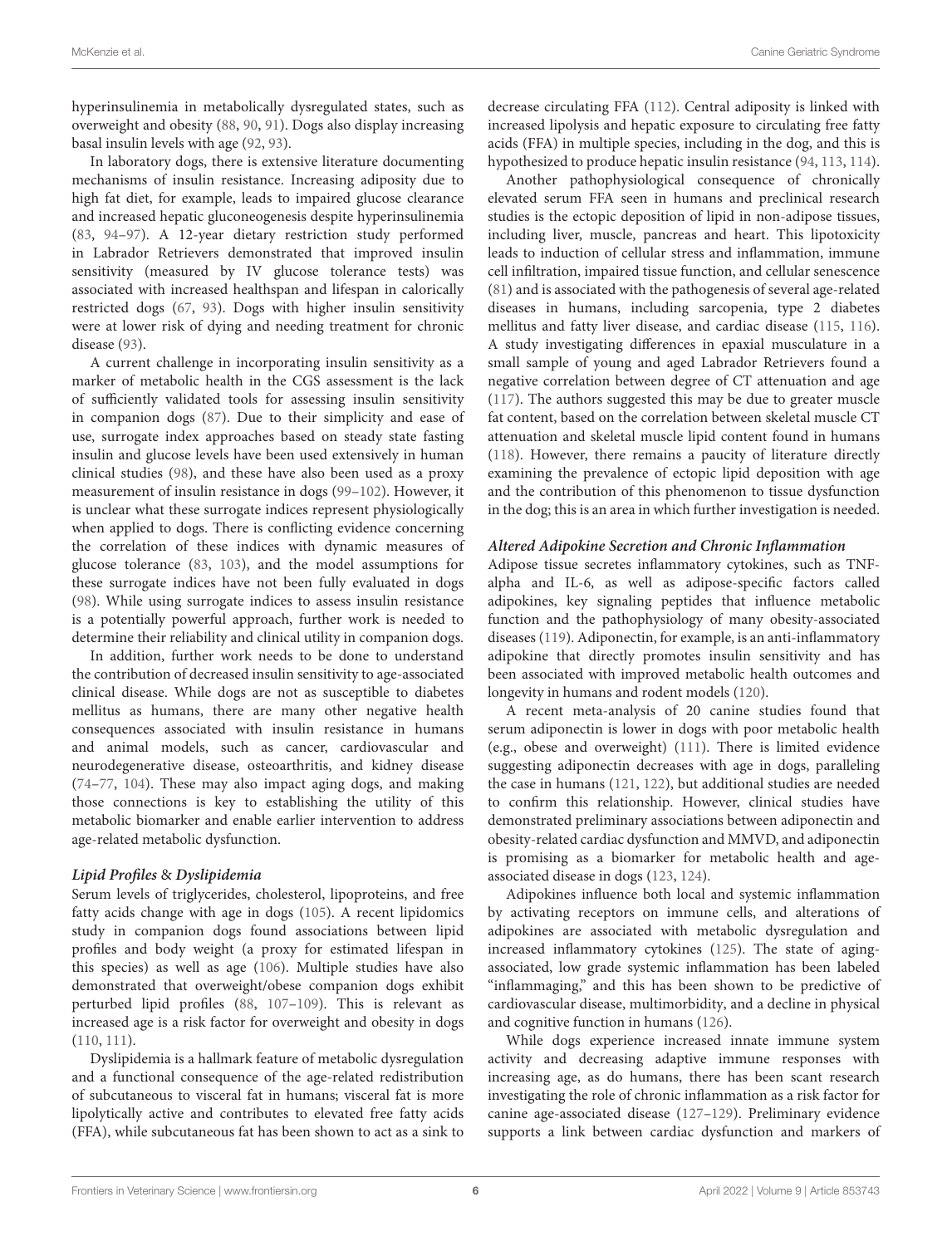chronic inflammation in dogs [\(123\)](#page-11-10). An ongoing, longitudinal research project in aging sled dogs is investigating relationships between steady state circulating cytokines and several functional parameters related to general health, physical fitness, and cognition [\(130\)](#page-11-16). This and future research should help elucidate the links between aging, chronic inflammation, and ageassociated disease in dogs. Once these links are established, biomarkers of inflammation may be useful components of the CGS assessment tool.

#### **Frailty**

Frailty is a critical concept in human geriatric medicine. Though there are a variety of definitions, the consensus is that frailty involves the loss of strength and function, diminished resistance to stressors, and increased risk of disease, disability, and death [\(8\)](#page-8-13). Frailty, along with the development of specific diseases, is a function of the diminished robustness and resilience due to aging. This relationship with diminished robustness and resilience has been demonstrated in human clinical studies by linking measures of frailty to risk of adverse health outcomes (morbidity or mortality) or time to recover function from an adverse event (such as hospitalization) [\(131\)](#page-11-17). Frailty in humans is recognized as a manifestation of aging that interacts with other age-related changes to influence functional and health outcomes in geriatric people [\(132\)](#page-11-18). Limited research has shown that frailty is associated with aging in dogs, and measurement of frailty would likely constitute a major component of the CGS assessment [\(133\)](#page-11-19).

There are a number of commonly used instruments to detect and quantify frailty in humans. These generally fall into two categories: the frailty phenotype (FP) [\(134\)](#page-11-20) and the frailty index (FI) [\(135\)](#page-11-21). The frailty phenotype is based on the presence or absence of specific clinical measurements, such as strength and walking speed, energy and activity level, and weight loss. The frailty index is based on a cumulative deficit model and consists of a list of diseases and clinical or laboratory abnormalities converted into a continuous frailty score.

Both types of instruments have been shown to predict the risk of disability and other negative health outcomes in humans, including death. There is controversy over the best measurement approach and choice of component variables, but there is consensus that frailty assessment should include measures of function [\(136,](#page-11-22) [137\)](#page-11-23). Assessment of frailty is used to guide clinical interventions, and there is some evidence that this approach can improve patient function and reduce the risk of negative outcomes [\(8,](#page-8-13) [9\)](#page-8-14).

Because dogs age more rapidly but in a similar manner to humans, it is expected that the concept of frailty will be useful in this species for predicting risk and guiding clinical interventions. Components of frailty, such as decreased mobility, sarcopenia, increased disease incidence, increased need for acute or chronic medical care, and others are associated with chronological age in dogs as they are in humans. Preliminary studies have been conducted to validate both a FP approach and a Canine Frailty Index (CFI) for dogs [\(133,](#page-11-19) [138\)](#page-11-24).

A key research need in canine geroscience is the further development and validation of a pragmatic instrument for clinical assessment of frailty in primary care practice. Having such an instrument that can signal an increased risk of morbidity and mortality in individual patients and be used to assess the impact of interventions to reduce this risk would greatly enhance the efficacy of preventative healthcare for dogs.

Assessment of frailty is itself a composite measure of the impact of aging on health and function. However, current approaches to measure canine frailty focus only on a subset of the critical domains of CGS; physical function and disease incidence. Incorporating a measure of frailty into diagnosis of the CGS along with other components measuring physical, functional, behavioral and metabolic manifestations of aging not directly assessed by the FP or CFI would result in a more robust measure of the impact of aging on health and quality of life.

### Quality of Life

Quality of life (QoL) is considered a critical subject for assessment in elderly humans. It incorporates the impact of aging in multiple domains, including physical health and function, cognition and mood, and psychosocial aspects of life. Health-related quality of life (HRQL) is also predictive of mortality in elderly humans [\(57,](#page-9-20) [139\)](#page-11-25).

Just as dogs experience physical and functional decline with aging, they likely experience changes in quality of life similar to those seen in elderly humans. Limited assessment of healthrelated quality of life in dogs has demonstrated that several dimensions of HRQL decline with age [\(140\)](#page-11-26). Quality of life assessment is a key factor in decision-making about euthanasia for dogs [\(141–](#page-11-27)[144\)](#page-11-28), so there is clearly a relationship between perceived QoL and mortality risk.

While there are a number of studies that have developed and demonstrated the usefulness of HRQL instruments in dogs [\(145–](#page-11-29) [151\)](#page-11-30), there is no consensus on the most appropriate way to measure changes in QoL with aging, and there are limited tools available for doing so. Dog owners commonly cite loss of appetite and mobility, perceived pain, and incontinence as key variables [\(144\)](#page-11-28). However, less quantifiable or observable factors, such as loss of energy and apparent enjoyment of normal activities, may also be of importance. The specific changes most salient to the perception of quality of life as acceptable or unacceptable may also vary with context or individual owner values.

Given that QoL often appears to decline with age and is associated with the risk of euthanasia in dogs, establishing standards and robust instruments for assessment of QoL in aging dogs is a critical research need. Quality of life is a crucial component of the CGS instrument, and improving our understanding of this variable and how to measure it is necessary for the clinical implementation of the CGS framework.

### Caregiver Burden

The age-related decline in health and function of companion dogs has significant impact on their human caregivers. There are financial and psychological costs to caring for dogs with chronic illness, so the negative consequences of aging on canine health inevitably also affects the wellbeing of dog owners. Measures of caregiver burden show that caring for a pet with chronic or terminal illness is associated with higher levels of stress, anxiety, and depression and with lower quality of life compared with having a healthy pet [\(3,](#page-8-2) [4\)](#page-8-3).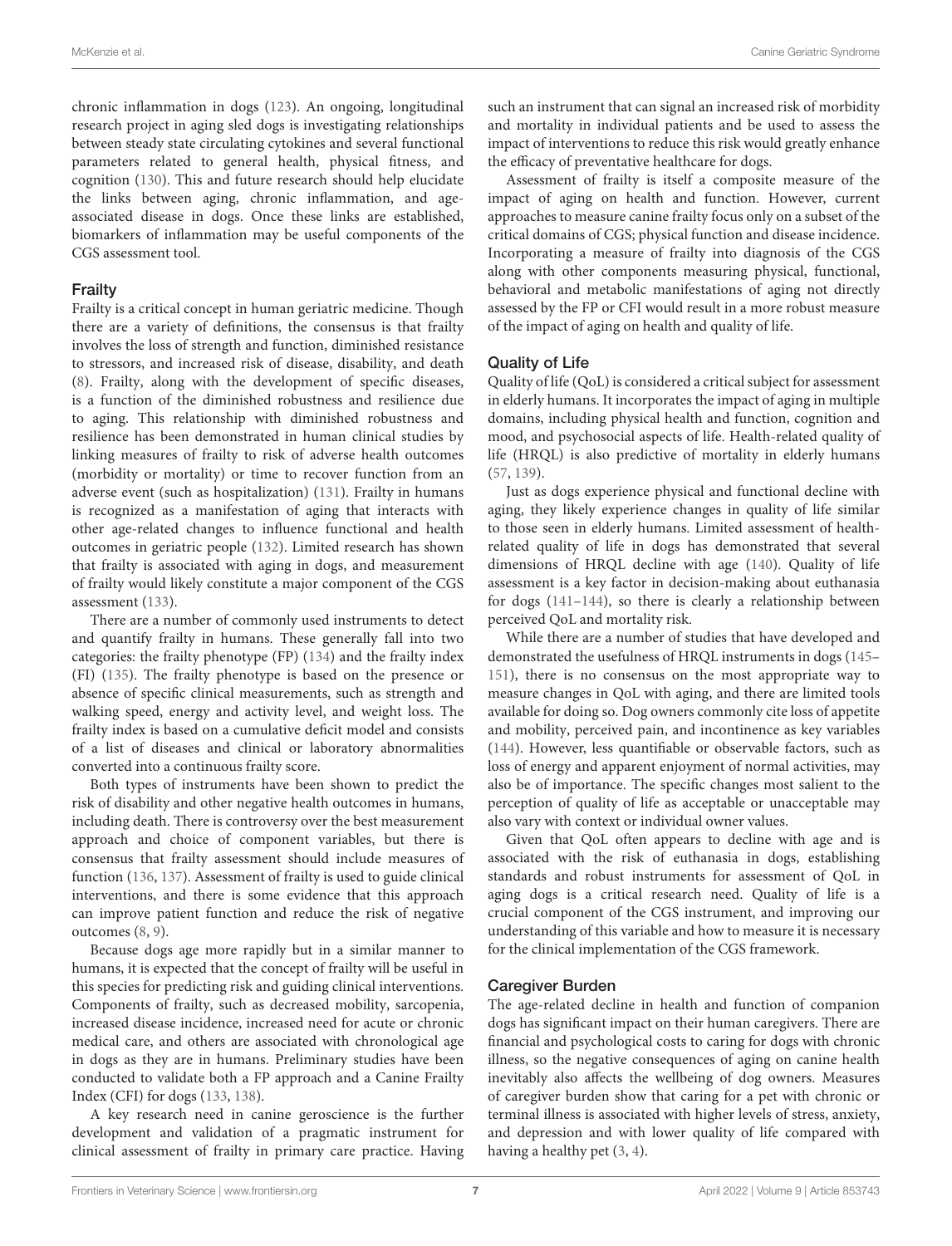

<span id="page-7-0"></span>The end of life for most dogs is not due to natural disease but to the deliberate choice by owners to request euthanasia [\(152–](#page-11-31) [154\)](#page-11-32). This directly links the caregiver burden of age-associated disease and dysfunction in dogs to canine longevity patterns. Large and giant breed dogs, for example, are more likely than smaller breeds to die from chronic, age-related musculoskeletal disease [\(155,](#page-11-33) [156\)](#page-12-0). This may well be a function of the greater burden caring for large dogs with impaired mobility places on owners, leading to earlier euthanasia.

A better ability to assess and mitigate the effects of aging on health, function, and quality of life in dogs through implementation of the CGS framework will have indirect benefits for humans by reducing the burden of age-associated disease. This, in turn, will further benefit dogs by reducing some of the drivers of euthanasia.

#### Age-Associated Disease

Aging is a key risk factor for many specific diseases in dogs, including most of the leading causes of canine mortality: neoplasia, cardiovascular disease, and degenerative neurologic or musculoskeletal diseases. The molecular and cellular mechanisms of aging that occur in all individuals are the root cause of many diseases that may seem unrelated because they occur in different organ systems or have differing proximate pathophysiologic causes. Aging can be understood as a collection of common root causes of age-related disease with variable, extended latency to clinical manifestation. This results in a heterogeneous pattern of aging phenotypes among individuals influenced by a complex interaction of many factors.

An important component of CGS is the increased incidence of age-associated disease. Despite significant differences between individuals, breeds, and populations in the specific diseases that manifest with increasing age, the overall increased incidence of age-related disease should serve as both a sign of the health effects of age and as a trigger for interventions to prevent, and even reverse, the influence of aging pathways on morbidity. Some measure of this increased risk should be incorporated into any CGS assessment tool.

Accomplishing this will require a more sophisticated and quantitative understanding of the impact of age on the incidence of specific diseases in specific canine populations. Research linking the core mechanisms of aging and the diseases that companion dogs of various breeds experience will strengthen the predictive value of a disease-incidence component to the CGS.

# **DISCUSSION**

The purpose of the Canine Geriatric Syndrome framework is to facilitate recognition of the significance of aging as a risk factor for negative health outcomes in dogs and to begin development of a clinical assessment tool for veterinarians to identify and characterize the impact of aging on health and mortality risk in individual canine patients. To achieve this goal, specific components for such a CGS diagnostic tool must be identified and then tested to determine their clinical utility and predictive value. Future research is needed to elucidate the relationships between individual morbidity and mortality risk and the components of the CGS assessment, including specific physical and functional characteristics of aging, laboratory markers of aging pathways and metabolic dysfunction, frailty, quality of life, and caregiver burden. **[Figure 1](#page-7-0)** illustrates the key components of a CGS tool and the next steps needed to further develop these.

Once this tool is fully developed and validated, it will have multiple uses. Primarily, the diagnosis of CGS will signal the presence of an age-related increase in the risk of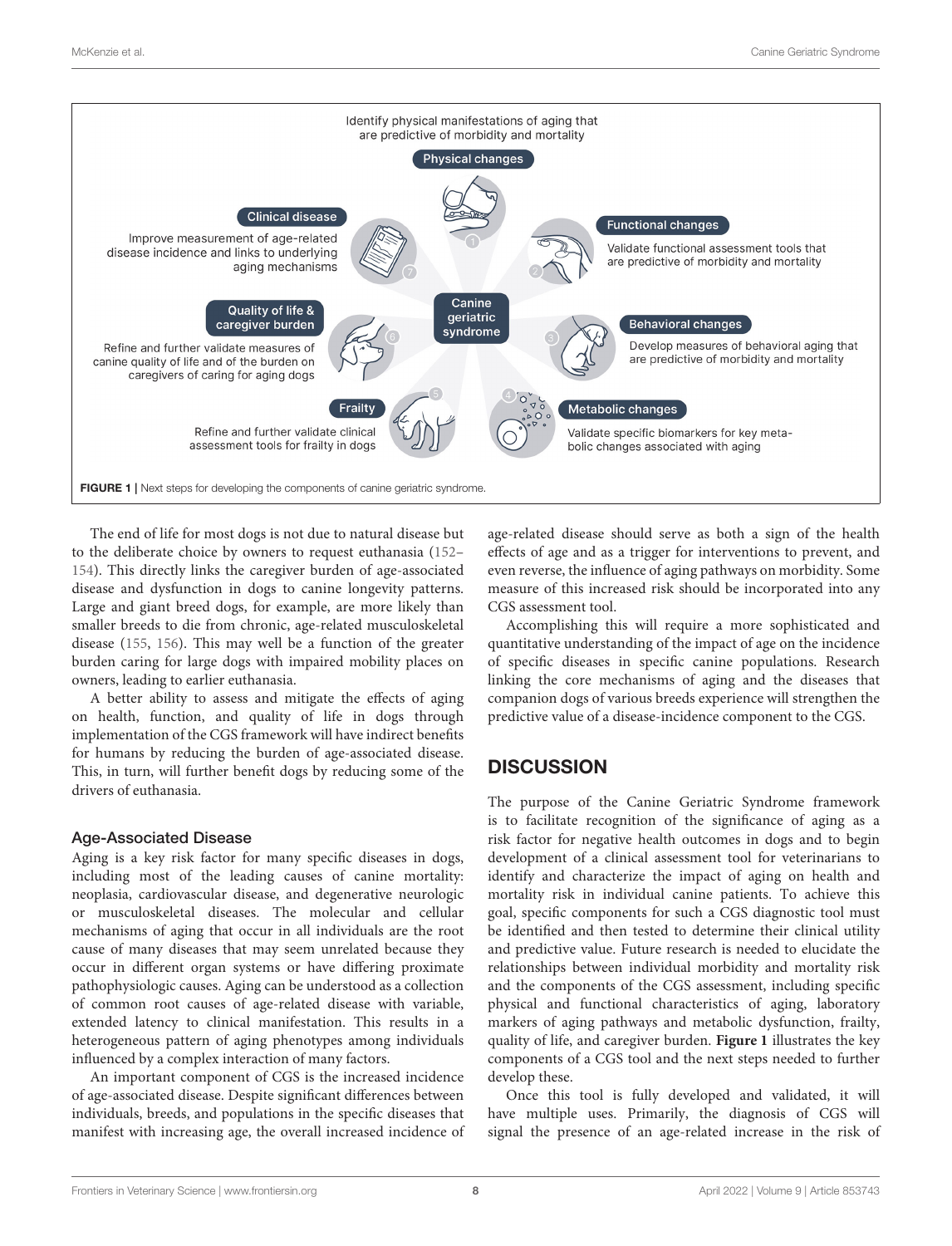negative health outcomes for individual dogs, which can then trigger preventative and palliative interventions. However, CGS assessment will also be invaluable in evaluating the impact of interventions targeting aging pathways. Improvements in a validated measure of canine aging will be a key goal for studies assessing pharmaceutical, dietary, and other interventions to mitigate or lessen the negative impact of aging on health status.

This article has identified some potential components of the CGS and a CGS assessment instrument as well as knowledge gaps that need to be filled in order to operationalize this framework. We hope this serves as a stimulus for a robust, collaborative effort within the veterinary research community to advance both this framework and the larger field of veterinary geroscience.

## **REFERENCES**

- <span id="page-8-0"></span>1. Harman D. The aging process. Proc Natl Acad Sci USA. (1981) 78:7124–8. doi: [10.1073/pnas.78.11.7124](https://doi.org/10.1073/pnas.78.11.7124)
- <span id="page-8-1"></span>2. Franceschi C, Garagnani P, Morsiani C, Conte M, Santoro A, Grignolio A, et al. The continuum of aging and age-related diseases: common mechanisms but different rates. Front Med. (2018) 5:61. doi: [10.3389/fmed.2018.00061](https://doi.org/10.3389/fmed.2018.00061)
- <span id="page-8-2"></span>3. Christiansen SB, Kristensen AT, Sandøe P, Lassen J. Looking after chronically iii dogs: impacts on the caregiver's life. Anthrozoös. (2013) 26:519–33. doi: [10.2752/175303713X13795775536174](https://doi.org/10.2752/175303713X13795775536174)
- <span id="page-8-3"></span>4. Spitznagel MB, Jacobson DM, Cox MD, Carlson MD. Caregiver burden in owners of a sick companion animal: a cross-sectional observational study. Vet Rec. (2017) 181:321. doi: [10.1136/vr.104295](https://doi.org/10.1136/vr.104295)
- <span id="page-8-10"></span>5. Karasik D, Demissie S, Cupples LA, Kiel DP. Disentangling the genetic determinants of human aging: biological age as an alternative to the use of survival measures. J Gerontol A Biol Sci Med Sci. (2005) 60:574–87. doi: [10.1093/GERONA/60.5.574](https://doi.org/10.1093/GERONA/60.5.574)
- <span id="page-8-11"></span>6. Jylhävä J, Pedersen NL, Hägg S. Biological age predictors. EBioMedicine. (2017) 21:29–36. doi: [10.1016/J.EBIOM.2017.03.046](https://doi.org/10.1016/J.EBIOM.2017.03.046)
- <span id="page-8-12"></span>7. Diebel LWM, Rockwood K. Determination of biological age: geriatric assessment vs. biological biomarkers. Curr Oncol Rep. (2021) 23:104. doi: [10.1007/S11912-021-01097-9](https://doi.org/10.1007/S11912-021-01097-9)
- <span id="page-8-13"></span>8. Hoogendijk EO, Afilalo J, Ensrud KE, Kowal P, Onder G, Fried LP. Frailty: implications for clinical practice and public health. Lancet. (2019) 394:1365– 75. doi: [10.1016/S0140-6736\(19\)31786-6](https://doi.org/10.1016/S0140-6736(19)31786-6)
- <span id="page-8-14"></span>9. Walston J, Buta B, Xue Q-L. Frailty screening and interventions: considerations for clinical practice. Clin Geriatr Med. (2018) 34:25–38. doi: [10.1016/j.cger.2017.09.004](https://doi.org/10.1016/j.cger.2017.09.004)
- <span id="page-8-15"></span>10. Kennedy BK, Berger SL, Brunet A, Campisi J, Cuervo AM, Epel ES. Geroscience: linking aging to chronic disease. Cell. (2014) 159:709–13. doi: [10.1016/J.CELL.2014.10.039](https://doi.org/10.1016/J.CELL.2014.10.039)
- <span id="page-8-16"></span>11. Sierra F. The emergence of geroscience as an interdisciplinary approach to the enhancement of health span and life span. Cold Spring Harb Perspect Med. (2016) 6:a025163. doi: [10.1101/cshperspect.a025163](https://doi.org/10.1101/cshperspect.a025163)
- <span id="page-8-17"></span>12. Kaeberlein M. Translational geroscience: a new paradigm for 21st century medicine. Transl Med Aging. (2017) 1:1–4. doi: [10.1016/j.tma.2017.09.004](https://doi.org/10.1016/j.tma.2017.09.004)
- <span id="page-8-18"></span>13. Rowe JW, Kahn RL. Human aging: usual and successful. Science. (1987) 237:143–50. Available online at: [https://go.gale.com/ps/i.do?p=HRCA&](https://go.gale.com/ps/i.do?p=HRCA&sw=w&issn=00368075&v=2.1&it=r&id=GALE%7CA5086264&sid=googleScholar&linkaccess=fulltext) [sw=w&issn=00368075&v=2.1&it=r&id=GALE%7CA5086264&sid=](https://go.gale.com/ps/i.do?p=HRCA&sw=w&issn=00368075&v=2.1&it=r&id=GALE%7CA5086264&sid=googleScholar&linkaccess=fulltext) [googleScholar&linkaccess=fulltext](https://go.gale.com/ps/i.do?p=HRCA&sw=w&issn=00368075&v=2.1&it=r&id=GALE%7CA5086264&sid=googleScholar&linkaccess=fulltext) (accessed November 30, 2021).
- <span id="page-8-19"></span>14. Kaeberlein M. How healthy is the healthspan concept? GeroScience. (2018) 40:361–4. doi: [10.1007/s11357-018-0036-9](https://doi.org/10.1007/s11357-018-0036-9)
- <span id="page-8-20"></span>15. Ukraintseva S, Yashin AI, Arbeev KG. Resilience versus robustness in aging. J Gerontol A Biol Sci Med Sci. [\(2016\) 71:1533–4. doi: 10.1093/gerona/](https://doi.org/10.1093/gerona/glw083) glw083
- <span id="page-8-4"></span>16. Gilmore KM, Greer KA. Why is the dog an ideal model for aging research? Exp Gerontol. [\(2015\) 71:14–20. doi: 10.1016/j.exger.2015.](https://doi.org/10.1016/j.exger.2015.08.008) 08.008

## DATA AVAILABILITY STATEMENT

The original contributions presented in the study are included in the article/supplementary material, further inquiries can be directed to the corresponding author.

## AUTHOR CONTRIBUTIONS

FC developed the core concept of the CGS. BM wrote the first draft of the manuscript. FC and BM wrote sections of the manuscript. All authors contributed to manuscript revision and have read and approved the submitted version.

- 17. Hoffman JM, Creevy KE, Franks A, O'Neill DG, Promislow DEL. The companion dog as a model for human aging and mortality. Aging Cell. (2018) 17:e12737. doi: [10.1111/acel.12737](https://doi.org/10.1111/acel.12737)
- <span id="page-8-5"></span>18. Jones A, Head E, Greer KA. The dog as a model for aging research. In: Conn's Handbook of Models for Human Aging. Elsevier. (2018) p. 167–76. doi: [10.1016/B978-0-12-811353-0.00014-2](https://doi.org/10.1016/B978-0-12-811353-0.00014-2)
- <span id="page-8-6"></span>19. Ruple A, MacLean E, Snyder-Mackler N, Creevy KE, Promislow D. Dog models of aging. Annu Rev Anim Biosci. (2021) 10:419–39. doi: [10.1146/annurev-animal-051021-080937](https://doi.org/10.1146/annurev-animal-051021-080937)
- <span id="page-8-7"></span>20. Arbeev KG, Ukraintseva SV, Yashin AI. Dynamics of biomarkers in relation to aging and mortality. Mech Ageing Dev. (2016) 156:42–54. doi: [10.1016/j.mad.2016.04.010](https://doi.org/10.1016/j.mad.2016.04.010)
- <span id="page-8-8"></span>21. Sándor S, Kubinyi E. Genetic pathways of aging and their relevance in the dog as a natural model of human aging. Front Genet. (2019) 10:948. doi: [10.3389/fgene.2019.00948](https://doi.org/10.3389/fgene.2019.00948)
- 22. López-Otín C, Blasco MA, Partridge L, Serrano M, Kroemer G. The hallmarks of aging. Cell. (2013) 153:1194–217. doi: [10.1016/j.cell.2013.05.039](https://doi.org/10.1016/j.cell.2013.05.039)
- <span id="page-8-9"></span>23. Bartke A, Brannan S, Hascup E, Hascup K, Darcy J. Energy metabolism and aging. World J Mens Health. (2021) 39:222–32. doi: [10.5534/wjmh.200112](https://doi.org/10.5534/wjmh.200112)
- <span id="page-8-21"></span>24. Keene BW, Atkins CE, Bonagura JD, Fox PR, Häggström J, Fuentes VL, et al. ACVIM consensus guidelines for the diagnosis and treatment of myxomatous mitral valve disease in dogs. J Vet Intern Med. (2019) 33:1127– 40. doi: [10.1111/jvim.15488](https://doi.org/10.1111/jvim.15488)
- <span id="page-8-22"></span>25. Boswood A, Häggström J, Gordon SG, Wess G, Stepien RL, Oyama MA, et al. Effect of pimobendan in dogs with preclinical myxomatous mitral valve disease and cardiomegaly: The EPIC study—A randomized clinical trial. J Vet Intern Med. (2016) 30:1765–79. doi: [10.1111/jvim.14586](https://doi.org/10.1111/jvim.14586)
- <span id="page-8-23"></span>26. Kaur J. A comprehensive review on metabolic syndrome. Cardiol Res Pract. (2014) 2014:943162. doi: [10.1155/2014/943162](https://doi.org/10.1155/2014/943162)
- <span id="page-8-24"></span>27. Alberti KG, Eckel RH, Grundy SM, Zimmet PZ, Cleeman JI, Donato KA, et al. Harmonizing the metabolic syndrome: a joint interim statement of the International Diabetes Federation Task Forceon Epidemiology and Prevention; National Heart, Lung, and Blood Institute; American Heart Association; World HeartFederation; International Atherosclerosis Society; and International Association for the Study of Obesity [Internet]. Obesity Metab. (2010) 7:63–5. doi: [10.14341/2071-8713-5281](https://doi.org/10.14341/2071-8713-5281)
- <span id="page-8-25"></span>28. Hildrum B, Mykletun A, Hole T, Midthjell K, Dahl AA. Age-specific prevalence of the metabolic syndrome defined by the International Diabetes Federation and the National Cholesterol Education Program: the Norwegian HUNT 2 study. BMC Public Health. (2007) 7:220. doi: [10.1186/1471-2458-7-220](https://doi.org/10.1186/1471-2458-7-220)
- 29. Jiang B, Zheng Y, Chen Y, Chen Y, Li Q, Zhu C, et al. Age and genderspecific distribution of metabolic syndrome components in East China: role of hypertriglyceridemia in the SPECT-China study. Lipids Health Dis. (2018) 17:92. doi: [10.1186/s12944-018-0747-z](https://doi.org/10.1186/s12944-018-0747-z)
- <span id="page-8-26"></span>30. Aguilar M, Bhuket T, Torres S, Liu B, Wong RJ. Prevalence of the metabolic syndrome in the United States, 2003-2012. JAMA. (2015) 313:1973–4. doi: [10.1001/jama.2015.4260](https://doi.org/10.1001/jama.2015.4260)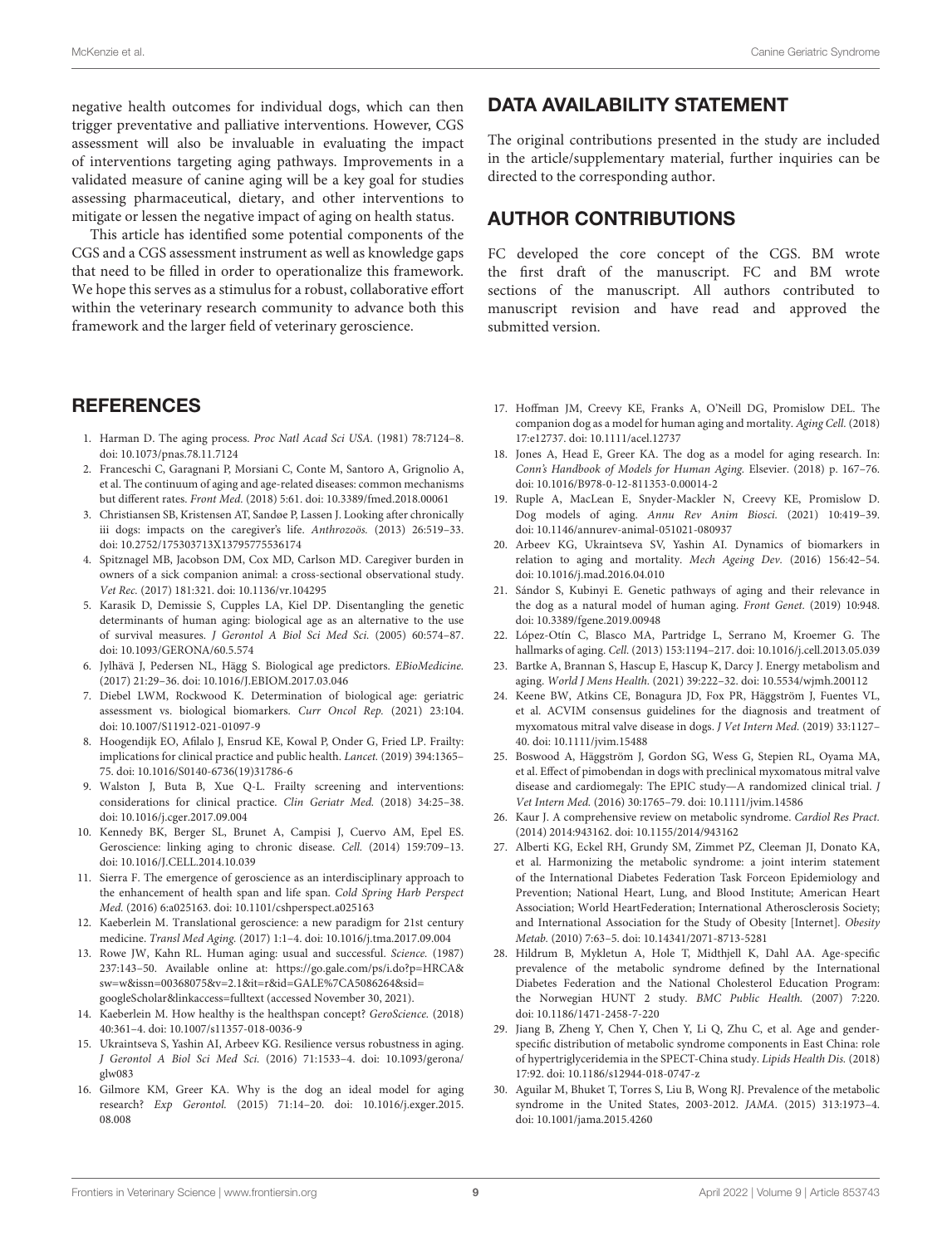- <span id="page-9-0"></span>31. Medina G, Vera-Lastra O, Peralta-Amaro AL, Jiménez-Arellano MP, Saavedra MA, Cruz-Domínguez MP, et al. Metabolic syndrome, autoimmunity and rheumatic diseases. Pharmacol Res. (2018) 133:277–88. doi: [10.1016/j.phrs.2018.01.009](https://doi.org/10.1016/j.phrs.2018.01.009)
- <span id="page-9-1"></span>32. Clini E, Crisafulli E, Radaeli A, Malerba M. COPD and the metabolic syndrome: an intriguing association. Intern Emerg Med. (2013) 8:283–9. doi: [10.1007/s11739-011-0700-x](https://doi.org/10.1007/s11739-011-0700-x)
- <span id="page-9-2"></span>33. McKenzie BA, Lacroix-Fralish ML, Chen F. The phenotype of aging in the dog: how aging impacts the health and wellbeing of dogs and their caregivers. J Amer Vet Med Assoc. (in Press).
- <span id="page-9-3"></span>34. Gesierich K, Failing K, Neiger R. Age determination in dogs using ocular light reflection, dental abrasion and tartar. Tierarztl Prax Ausg K Kleintiere Heimtiere. (2015) 43:317–22. doi: [10.15654/TPK-140974](https://doi.org/10.15654/TPK-140974)
- <span id="page-9-4"></span>35. Salt C, Morris PJ, Wilson D, Lund EM, German AJ. Association between life span and body condition in neutered client-owned dogs. J Vet Intern Med. (2019) 33:89–99. doi: [10.1111/jvim.15367](https://doi.org/10.1111/jvim.15367)
- <span id="page-9-5"></span>36. Kuk JL, Katzmarzyk PT, Nichaman MZ, Church TS, Blair SN, Ross R. Visceral fat is an independent predictor of all-cause mortality in men. Obesity. (2006) 14:336–41. doi: [10.1038/oby.2006.43](https://doi.org/10.1038/oby.2006.43)
- <span id="page-9-6"></span>37. Xu J, Wan CS, Ktoris K, Reijnierse EM, Maier AB. Sarcopenia is associated with mortality in adults: a systematic review and meta-analysis. Gerontology. (2021) 2021:1–16. doi: [10.1159/000517099](https://doi.org/10.1159/000517099)
- <span id="page-9-7"></span>38. ElFaramawy AAA, Hanna IS, Darweesh RM, Ismail AS, Kandil HI. The degree of hair graying as an independent risk marker for coronary artery disease, a CT coronary angiography study. Egypt Heart J. (2018) 70:15–9. doi: [10.1016/j.ehj.2017.07.001](https://doi.org/10.1016/j.ehj.2017.07.001)
- <span id="page-9-8"></span>39. Schnohr P, Nyboe J, Lange P, Jensen G. Longevity and gray hair, baldness, facial wrinkles, and arcus senilis in 13,000 men and women: the Copenhagen City Heart Study. J Gerontol A Biol Sci Med Sci. (1998) 53:M347–50. doi: [10.1093/gerona/53A.5.M347](https://doi.org/10.1093/gerona/53A.5.M347)
- <span id="page-9-9"></span>40. Tobias G, Tobias TA, Abood SK. Estimating age in dogs and cats using ocular lens examination. Compendium Continuing Education Practising Veterinarian-North American Edition. (2000) 22:1085–93.
- <span id="page-9-10"></span>41. Zamansky A, Sinitca AM, Kaplun DI, Dutra LML, Young RJ. Automatic estimation of dog age: the dogage dataset and challenge [Internet]. Lecture Notes in Computer Science. (2019) 2019:421–6. doi: [10.1007/978-3-030-30508-6\\_34](https://doi.org/10.1007/978-3-030-30508-6_34)
- <span id="page-9-11"></span>42. Harvey CE, Shofer FS, Laster L. Association of age and body weight with periodontal disease in North American dogs. J Vet Dent. (1994) 11:94–105. doi: [10.1177/089875649401100301](https://doi.org/10.1177/089875649401100301)
- <span id="page-9-12"></span>43. Stella JL, Bauer AE, Croney CC. A cross-sectional study to estimate prevalence of periodontal disease in a population of dogs (Canis familiaris) in commercial breeding facilities in Indiana and Illinois. PLoS ONE. (2018) 13:e0191395. doi: [10.1371/journal.pone.0191395](https://doi.org/10.1371/journal.pone.0191395)
- <span id="page-9-13"></span>44. Gunn DA, Larsen LA, Lall JS, Rexbye H, Christensen K. Mortality is Written on the Face. J Gerontol A Biol Sci Med Sci. (2016) 71:72–7. doi: [10.1093/gerona/glv090](https://doi.org/10.1093/gerona/glv090)
- <span id="page-9-14"></span>45. Pavasini R, Guralnik J, Brown JC, di Bari M, Cesari M, Landi F, et al. Short Physical Performance Battery and all-cause mortality: systematic review and meta-analysis. BMC Med. (2016) 14:215. doi: [10.1186/s12916-016-0763-7](https://doi.org/10.1186/s12916-016-0763-7)
- 46. Guralnik JM, Simonsick EM, Ferrucci L, Glynn RJ, Berkman LF, Blazer DG, et al. A short physical performance battery assessing lower extremity function: association with self-reported disability and prediction of mortality and nursing home admission. J Gerontol. (1994) 49:M85–94. doi: [10.1093/geronj/49.2.M85](https://doi.org/10.1093/geronj/49.2.M85)
- <span id="page-9-15"></span>47. Nakazawa A, Nakamura K, Kitamura K, Yoshizawa Y. Association between activities of daily living and mortality among institutionalized elderly adults in Japan. J Epidemiol. (2012) 22:501–7. doi: [10.2188/jea.JE20110153](https://doi.org/10.2188/jea.JE20110153)
- <span id="page-9-16"></span>48. Belshaw Z, Dean R, Asher L. Slower, shorter, sadder: a qualitative study exploring how dog walks change when the canine participant develops osteoarthritis. BMC Vet Res. (2020) 16:85. doi: [10.1186/s12917-020-02293-8](https://doi.org/10.1186/s12917-020-02293-8)
- 49. Brown DC, Michel KE, Love M, Dow C. Evaluation of the effect of signalment and body conformation on activity monitoring in companion dogs. Am J Vet Res. (2010) 71:322–5. doi: [10.2460/ajvr.71.3.322](https://doi.org/10.2460/ajvr.71.3.322)
- 50. Siwak CT, Murphey HL, Muggenburg BA, Milgram NW. Agedependent decline in locomotor activity in dogs is environment specific. Physiol Behav. [\(2002\) 75:65–70. doi: 10.1016/S0031-9384\(01\)00](https://doi.org/10.1016/S0031-9384(01)00632-1) 632-1
- 51. Siwak CT, Tapp PD, Zicker SC, Murphey HL, Muggenburg BA, Head E, et al. Locomotor activity rhythms in dogs vary with age and cognitive status. Behav Neurosci. (2003) 117:813–24. doi: [10.1037/0735-7044.117.4.813](https://doi.org/10.1037/0735-7044.117.4.813)
- 52. Morrison R, Penpraze V, Greening R, Underwood T, Reilly JJ, Yam PS. Correlates of objectively measured physical activity in dogs. Vet J. (2014) 199:263–7. doi: [10.1016/j.tvjl.2013.11.023](https://doi.org/10.1016/j.tvjl.2013.11.023)
- 53. Michel KE, Brown DC. Association of signalment parameters with activity of pet dogs. J Nutr Sci. (2014) 3:e28. doi: [10.1017/jns.2014.49](https://doi.org/10.1017/jns.2014.49)
- <span id="page-9-17"></span>54. Griss S, Riemer S, Warembourg C, Sousa FM, Wera E, Berger-Gonzalez M, et al. If they could choose: How would dogs spend their days? Activity patterns in four populations of domestic dogs. Appl Anim Behav Sci. (2021) 243:105449. doi: [10.1016/j.applanim.2021.105449](https://doi.org/10.1016/j.applanim.2021.105449)
- <span id="page-9-18"></span>55. Salvin HE, McGreevy PD, Sachdev PS, Valenzuela MJ. Growing old gracefully—Behavioral changes associated with "successful aging" in the dog, Canis familiaris. J Vet Behav. (2011) 6:313–20. doi: [10.1016/j.jveb.2011.04.004](https://doi.org/10.1016/j.jveb.2011.04.004)
- <span id="page-9-19"></span>56. Szabó D, Miklósi Á, Kubinyi E. Owner reported sensory impairments affect behavioural signs associated with cognitive decline in dogs. Behav Processes. (2018) 157:354–60. doi: [10.1016/j.beproc.2018.07.013](https://doi.org/10.1016/j.beproc.2018.07.013)
- <span id="page-9-20"></span>57. Brown DS, Thompson WW, Zack MM, Arnold SE, Barile JP. Associations between health-related quality of life and mortality in older adults. Prev Sci. (2015) 16:21–30. doi: [10.1007/s11121-013-0437-z](https://doi.org/10.1007/s11121-013-0437-z)
- 58. Boggatz T. Quality of life in old age a concept analysis. Int J Older People Nurs. (2016) 11:55–69. doi: [10.1111/opn.12089](https://doi.org/10.1111/opn.12089)
- <span id="page-9-21"></span>59. Tsai S-Y, Chi L-Y, Lee C-H, Chou P. Health-related quality of life as a predictor of mortality among community-dwelling older persons. Eur J Epidemiol. (2007) 22:19–26. doi: [10.1007/s10654-006-9092-z](https://doi.org/10.1007/s10654-006-9092-z)
- <span id="page-9-22"></span>60. Madari A, Farbakova J, Katina S, Smolek T, Novak P, Weissova T, et al. Assessment of severity and progression of canine cognitive dysfunction syndrome using the CAnine DEmentia Scale (CADES). Appl Anim Behav Sci. (2015) 171:138–45. doi: [10.1016/j.applanim.2015.08.034](https://doi.org/10.1016/j.applanim.2015.08.034)
- <span id="page-9-23"></span>61. Ruehl WW, DePaoli AC, Bruyette DS. L-deprenyl for treatment of behavioral and cognitive problems in dogs: preliminary report of an open label trial. Appl Anim Behav Sci. (1994) 39:191. doi: [10.1016/0168-1591\(94\)90146-5](https://doi.org/10.1016/0168-1591(94)90146-5)
- 62. Fast R, Schütt T, Toft N, Møller A, Berendt M. An observational study with long-term follow-up of canine cognitive dysfunction: clinical characteristics, survival, and risk factors. J Vet Intern Med. (2013) 27:822–9. doi: [10.1111/jvim.12109](https://doi.org/10.1111/jvim.12109)
- <span id="page-9-24"></span>63. Schütt T, Toft N, Berendt M. Cognitive function, progression of age-related behavioral changes, biomarkers, and survival in dogs more than 8 years old. J Vet Intern Med. (2015) 29:1569–77. doi: [10.1111/jvim.13633](https://doi.org/10.1111/jvim.13633)
- <span id="page-9-25"></span>64. Cummings NE, Lamming DW. Regulation of metabolic health and aging by nutrient-sensitive signaling pathways. Mol Cell Endocrinol. (2017) 455:13– 22. doi: [10.1016/j.mce.2016.11.014](https://doi.org/10.1016/j.mce.2016.11.014)
- <span id="page-9-26"></span>65. Barzilai N, Huffman DM, Muzumdar RH, Bartke A. The critical role of metabolic pathways in aging. Diabetes. (2012) 61:1315–22. doi: [10.2337/db11-1300](https://doi.org/10.2337/db11-1300)
- <span id="page-9-27"></span>66. Musselman LP, Kühnlein RP. Drosophila as a model to study obesity and metabolic disease. J Exp Biol. (2018) 221(Pt Suppl 1). doi: [10.1242/jeb.163881](https://doi.org/10.1242/jeb.163881)
- <span id="page-9-29"></span>67. Lawler DF, Larson BT, Ballam JM, Smith GK, Biery DN, Evans RH, et al. Diet restriction and ageing in the dog: major observations over two decades. Br J Nutr. (2008) 99:793–805. doi: [10.1017/S0007114507871686](https://doi.org/10.1017/S0007114507871686)
- <span id="page-9-28"></span>68. Yue Y, Li S, Shen P, Park Y. Caenorhabditis elegans as a model for obesity research. Curr Res Food Sci. (2021) 4:692–7. doi: [10.1016/j.crfs.2021.09.008](https://doi.org/10.1016/j.crfs.2021.09.008)
- <span id="page-9-30"></span>69. Houthoofd K, Vanfleteren JR. The longevity effect of dietary restriction in Caenorhabditis elegans. Exp Gerontol. (2006) 41:1026–31. doi: [10.1016/j.exger.2006.05.007](https://doi.org/10.1016/j.exger.2006.05.007)
- 70. Partridge L, Piper MDW, Mair W. Dietary restriction in Drosophila. Mech Ageing Dev. (2005) 126:938–50. doi: [10.1016/j.mad.2005.03.023](https://doi.org/10.1016/j.mad.2005.03.023)
- 71. Osborne TB, Mendel LB, Ferry EL. The effect of retardation of growth upon the breeding period and duration of life of rats. Science. (1917) 45:294–5. doi: [10.1126/science.45.1160.294](https://doi.org/10.1126/science.45.1160.294)
- 72. McCay CM, Maynard LA, Sperling G, Barnes LL. Retarded growth, life span, ultimate body size and age changes in the albino rat after feeding diets restricted in calories [internet]. J Nutr. (1939) 18:1–13. doi: [10.1093/jn/18.1.1](https://doi.org/10.1093/jn/18.1.1)
- <span id="page-9-31"></span>73. Mattison JA, Colman RJ, Beasley TM, Allison DB, Kemnitz JW, Roth GS, et al. Caloric restriction improves health and survival of rhesus monkeys. Nat Commun. (2017) 8:14063. doi: [10.1038/ncomms14063](https://doi.org/10.1038/ncomms14063)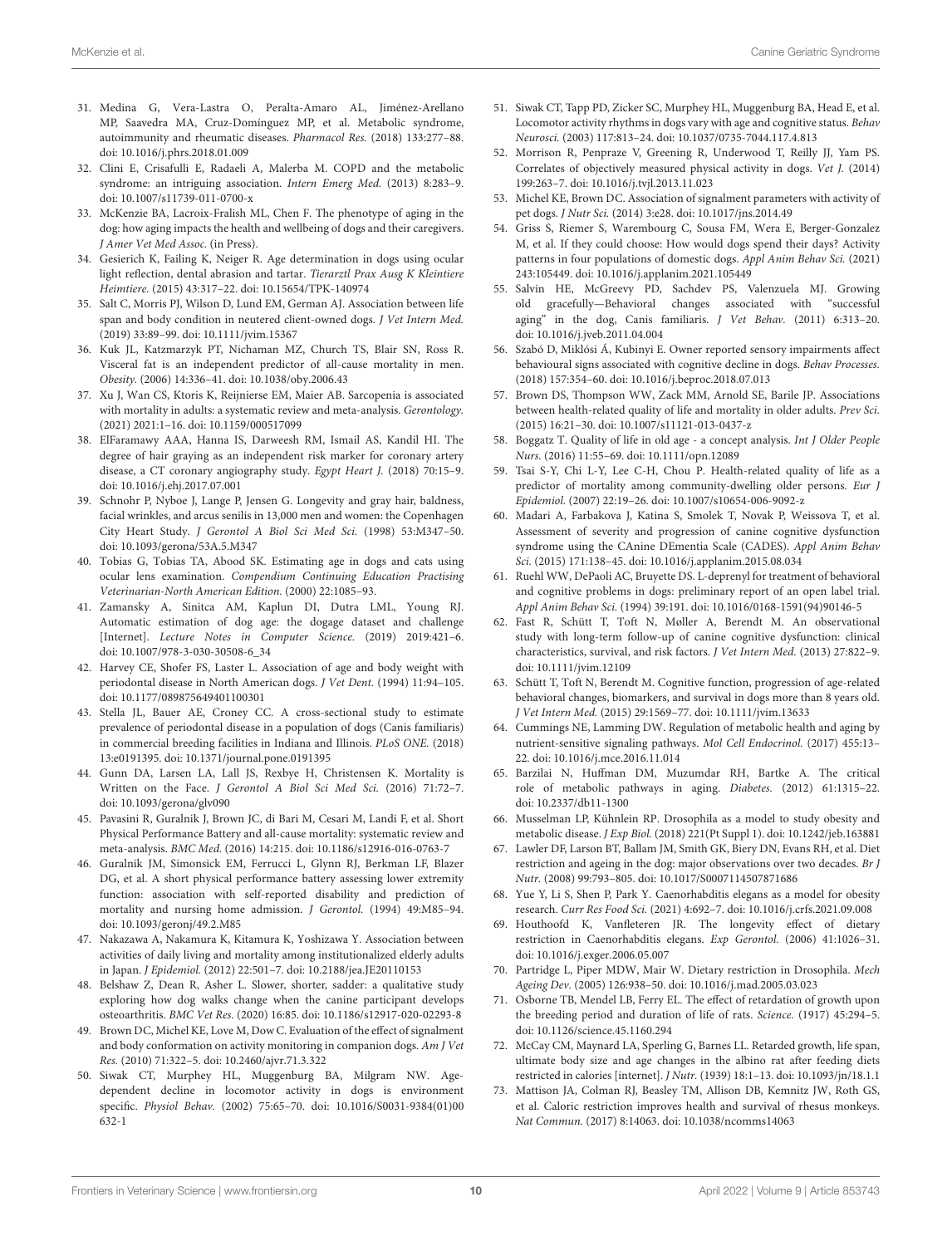- <span id="page-10-0"></span>74. Ormazabal V, Nair S, Elfeky O, Aguayo C, Salomon C, Zuñiga FA. Association between insulin resistance and the development of cardiovascular disease. Cardiovasc Diabetol. [\(2018\) 17:122. doi: 10.1186/](https://doi.org/10.1186/s12933-018-0762-4) s12933-018-0762-4
- 75. Arcidiacono B, Iiritano S, Nocera A, Possidente K, Nevolo MT, Ventura V, et al. Insulin resistance and cancer risk: an overview of the pathogenetic mechanisms. Exp Diabetes Res. (2012) 2012:789174. doi: [10.1155/2012/789174](https://doi.org/10.1155/2012/789174)
- 76. Artunc F, Schleicher E, Weigert C, Fritsche A, Stefan N, Häring H-U. The impact of insulin resistance on the kidney and vasculature. Nat Rev Nephrol. (2016) 12:721–37. doi: [10.1038/nrneph.2016.145](https://doi.org/10.1038/nrneph.2016.145)
- <span id="page-10-23"></span>77. Tchetina EV, Markova GA, Sharapova EP. Insulin resistance in osteoarthritis: similar mechanisms to type 2 diabetes mellitus. J Nutr Metab. (2020) 2020:4143802. doi: [10.1155/2020/4143802](https://doi.org/10.1155/2020/4143802)
- <span id="page-10-1"></span>78. Craft S. Insulin resistance and Alzheimer's disease pathogenesis: potential mechanisms and implications for treatment. Curr Alzheimer Res. (2007) 4:147–52. doi: [10.2174/156720507780362137](https://doi.org/10.2174/156720507780362137)
- <span id="page-10-2"></span>79. Kealy RD, Lawler DF, Ballam JM, Mantz SL, Biery DN, Greeley EH, et al. Effects of diet restriction on life span and age-related changes in dogs. J Am Vet Med Assoc. (2002) 220:1315–20. doi: [10.2460/javma.2002.220.1315](https://doi.org/10.2460/javma.2002.220.1315)
- <span id="page-10-3"></span>80. Palmer AK, Kirkland JL. Aging and adipose tissue: potential interventions for diabetes and regenerative medicine. Exp Gerontol. (2016) 86:97–105. doi: [10.1016/j.exger.2016.02.013](https://doi.org/10.1016/j.exger.2016.02.013)
- <span id="page-10-4"></span>81. Tchkonia T, Morbeck DE, Von Zglinicki T, Van Deursen J, Lustgarten J, Scrable H, et al. Fat tissue, aging, and cellular senescence. Aging Cell. (2010) 9:667–84. doi: [10.1111/j.1474-9726.2010.00608.x](https://doi.org/10.1111/j.1474-9726.2010.00608.x)
- <span id="page-10-5"></span>82. Turner RBS, Tyrrell D, Hepworth G, Dunshea FR, Mansfield CS. Compartmental fat distribution in the abdomen of dogs relative to overall body fat composition. BMC Vet Res. (2020) 16:104. doi: [10.1186/s12917-020-02327-1](https://doi.org/10.1186/s12917-020-02327-1)
- <span id="page-10-6"></span>83. Ader M, Stefanovski D, Richey JM, Kim SP, Kolka CM, Ionut V, et al. Failure of homeostatic model assessment of insulin resistance to detect marked diet-induced insulin resistance in dogs. Diabetes. (2014) 63:1914–9. doi: [10.2337/db13-1215](https://doi.org/10.2337/db13-1215)
- <span id="page-10-7"></span>84. German AJ, Hervera M, Hunter L, Holden SL, Morris PJ, Biourge V, et al. Improvement in insulin resistance and reduction in plasma inflammatory adipokines after weight loss in obese dogs. Domest Anim Endocrinol. (2009) 37:214–26. doi: [10.1016/j.domaniend.2009.07.001](https://doi.org/10.1016/j.domaniend.2009.07.001)
- <span id="page-10-8"></span>85. Lottati M, Kolka CM, Stefanovski D, Kirkman EL, Bergman RN. Greater omentectomy improves insulin sensitivity in nonobese dogs. Obesity. (2009) 17:674–80. doi: [10.1038/oby.2008.642](https://doi.org/10.1038/oby.2008.642)
- <span id="page-10-9"></span>86. Müller L, Kollár E, Balogh L, Pöstényi Z, Márián T, Garai I, et al. Body fat distribution and metabolic consequences - Examination opportunities in dogs. Acta Vet Hung. (2014) 62:169–79. doi: [10.1556/avet.2013.057](https://doi.org/10.1556/avet.2013.057)
- <span id="page-10-10"></span>87. Irvine AJ, Butterwick R, Watson T, Millward DJ, Morgan LM. Determination of insulin sensitivity in the dog: an assessment of three methods. J Nutr. (2002) 132(6 Suppl 2):1706S−8. doi: [10.1093/jn/132.6.1706S](https://doi.org/10.1093/jn/132.6.1706S)
- <span id="page-10-11"></span>88. Verkest KR, Rand JS, Fleeman LM, Morton JM. Spontaneously obese dogs exhibit greater postprandial glucose, triglyceride, and insulin concentrations than lean dogs. Domest Anim Endocrinol. (2012) 42:103–12. doi: [10.1016/j.domaniend.2011.10.002](https://doi.org/10.1016/j.domaniend.2011.10.002)
- <span id="page-10-12"></span>89. Strasser A, Niedermüller H, Hofecker G, Laber G. The effect of aging on laboratory values in dogs. Zentralbl Veterinarmed A. (1993) 40:720–30. doi: [10.1111/j.1439-0442.1993.tb00689.x](https://doi.org/10.1111/j.1439-0442.1993.tb00689.x)
- <span id="page-10-13"></span>90. Gilor C, Niessen SJM, Furrow E, DiBartola SP. What's in a name? Classification of diabetes mellitus in veterinary medicine and why it matters. J Vet Intern Med. (2016) 30:927–40. doi: [10.1111/jvim.14357](https://doi.org/10.1111/jvim.14357)
- <span id="page-10-14"></span>91. Van Citters GW, Kabir M, Kim SP, Mittelman SD, Dea MK, Brubaker PL, et al. Elevated glucagon-like peptide-1-(7–36)-amide, but not glucose, associated with hyperinsulinemic compensation for fat feeding. J Clin Endocrinol Metab. (2002) 87:5191–8. doi: [10.1210/jc.2002-020002](https://doi.org/10.1210/jc.2002-020002)
- <span id="page-10-15"></span>92. Bhashyam S, Parikh P, Bolukoglu H, Shannon AH, Porter JH, Shen Y-T, et al. Aging is associated with myocardial insulin resistance and mitochondrial dysfunction. Am J Physiol Heart Circulatory Physiol. (2007) 293:H3063–71. doi: [10.1152/ajpheart.00163.2007](https://doi.org/10.1152/ajpheart.00163.2007)
- <span id="page-10-16"></span>93. Larson BT, Lawler DF, Spitznagel EL, Kealy RD. Improved glucose tolerance with lifetime diet restriction favorably affects disease and survival in dogs. J Nutr. (2003) 133:2887–92. doi: [10.1093/jn/133.9.2887](https://doi.org/10.1093/jn/133.9.2887)
- <span id="page-10-17"></span>94. Kim SP, Ellmerer M, Van Citters GW, Bergman RN. Primacy of hepatic insulin resistance in the development of the metabolic syndrome induced by an isocaloric moderate-fat diet in the dog. Diabetes. (2003) 52:2453–60. doi: [10.2337/diabetes.52.10.2453](https://doi.org/10.2337/diabetes.52.10.2453)
- 95. Rebrin K, Steil GM, Mittelman SD, Bergman RN. Causal linkage between insulin suppression of lipolysis and suppression of liver glucose output in dogs. J Clin Invest. (1996) 98:741–9. doi: [10.1172/JCI118846](https://doi.org/10.1172/JCI118846)
- 96. Finegood DT, Pacini G, Bergman RN. The insulin sensitivity index. Correlation in dogs between values determined from the intravenous glucose tolerance test and the euglycemic glucose clamp. Diabetes. (1984) 33:362–8. doi: [10.2337/diabetes.33.4.362](https://doi.org/10.2337/diabetes.33.4.362)
- <span id="page-10-18"></span>97. Kabir M, Catalano KJ, Ananthnarayan S, Kim SP, Van Citters GW, Dea MK, et al. Molecular evidence supporting the portal theory: a causative link between visceral adiposity and hepatic insulin resistance. Am J Physiol Endocrinol Metab. (2005) 288:E454–61. doi: [10.1152/ajpendo.00203.2004](https://doi.org/10.1152/ajpendo.00203.2004)
- <span id="page-10-19"></span>98. Wallace TM, Levy JC, Matthews DR. Use and abuse of HOMA modeling. Diabetes Care. (2004) 27:1487–95. doi: [10.2337/diacare.27.6.1487](https://doi.org/10.2337/diacare.27.6.1487)
- <span id="page-10-20"></span>99. Schnurr TM, Reynolds AJ, Gustafson SJ, Duffy LK, Dunlap KL. Conditioning causes an increase in glucose transporter-4 levels in mononuclear cells in sled dogs. Int J Biochem Cell Biol. (2014) 55:227–31. doi: [10.1016/j.biocel.2014.09.009](https://doi.org/10.1016/j.biocel.2014.09.009)
- 100. Strage EM, Lewitt MS, Hanson JM, Olsson U, Norrvik F, Lilliehöök I, et al. Relationship among insulin resistance, growth hormone, and insulin-like growth factor I concentrations in diestrous Swedish Elkhounds. J Vet Intern Med. (2014) 28:419–28. doi: [10.1111/jvim.12307](https://doi.org/10.1111/jvim.12307)
- 101. de Marchi PN, Machado LH de A, Holsback L, Calesso JR, Fagnani R, Zacarias Junior A, et al. Metabolic profile and adipokine levels in overweight and obese dogs. Turk J Vet Anim Sci. (2020) 44:1093–9. doi: [10.3906/vet-2004-44](https://doi.org/10.3906/vet-2004-44)
- <span id="page-10-21"></span>102. Vitger AD, Stallknecht BM, Miles JE, Hansen SL, Vegge A, Bjørnvad CR. Immunometabolic parameters in overweight dogs during weight loss with or without an exercise program. Domest Anim Endocrinol. (2017) 59:58–66. doi: [10.1016/j.domaniend.2016.10.007](https://doi.org/10.1016/j.domaniend.2016.10.007)
- <span id="page-10-22"></span>103. Verkest KR, Fleeman LM, Rand JS, Morton JM. Basal measures of insulin sensitivity and insulin secretion and simplified glucose tolerance tests in dogs. Domest Anim Endocrinol. (2010) 39:194–204. doi: [10.1016/j.domaniend.2010.06.001](https://doi.org/10.1016/j.domaniend.2010.06.001)
- <span id="page-10-24"></span>104. de la Monte SM. Insulin resistance and Alzheimer's disease. BMB Rep. (2009) 42:475–81. doi: [10.5483/BMBRep.2009.42.8.475](https://doi.org/10.5483/BMBRep.2009.42.8.475)
- <span id="page-10-25"></span>105. Kawasumi K, Kashiwado N, Okada Y, Sawamura M, Sasaki Y, Iwazaki E, et al. Age effects on plasma cholesterol and triglyceride profiles and metabolite concentrations in dogs. BMC Vet Res. (2014) 10:57. doi: [10.1186/1746-6148-10-57](https://doi.org/10.1186/1746-6148-10-57)
- <span id="page-10-26"></span>106. Hoffman JM, Kiklevich JV, Klavins K, Valencak TG, Austad SN. Alterations of lipid metabolism with age and weight in companion dogs. J Gerontol A Biol Sci Med Sci. [\(2021\) 76:400–5. doi: 10.1093/gerona/](https://doi.org/10.1093/gerona/glaa186) glaa186
- <span id="page-10-27"></span>107. Bailhache E, Nguyen P, Krempf M, Siliart B, Magot T, Ouguerram K. Lipoproteins abnormalities in obese insulin-resistant dogs. Metabolism. (2003) 52:559–64. doi: [10.1053/meta.2003.50110](https://doi.org/10.1053/meta.2003.50110)
- 108. Rafaj R, Kuleš J, Turković V, Rebselj B, Mrljak V, Kučer N. Prospective Hematologic and Biochemical Evaluation of Spontaneously Overweight and Obese dogs. (2016). Available online at: [https://www.semanticscholar.org/](https://www.semanticscholar.org/paper/d8830695afb7addb07e64df81963af28f0f1dd00) [paper/d8830695afb7addb07e64df81963af28f0f1dd00](https://www.semanticscholar.org/paper/d8830695afb7addb07e64df81963af28f0f1dd00)
- <span id="page-10-28"></span>109. Tvarijonaviciute A, Ceron JJ, de Torre C, Ljubic BB, Holden SL, ´ Queau Y, et al. Obese dogs with and without obesity-related metabolic dysfunction - a proteomic approach. BMC Vet Res. (2016) 12:211. doi: [10.1186/s12917-016-0839-9](https://doi.org/10.1186/s12917-016-0839-9)
- <span id="page-10-29"></span>110. Usui S, Yasuda H, Koketsu Y. Characteristics of obese or overweight dogs visiting private Japanese veterinary clinics. Asian Pac J Trop Biomed. (2016) 6:338–43. doi: [10.1016/j.apjtb.2016.01.011](https://doi.org/10.1016/j.apjtb.2016.01.011)
- <span id="page-10-30"></span>111. Muñoz-Prieto A, Cerón JJ, Martínez-Subiela S, Mrljak V, Tvarijonaviciute A. A systematic review and meta-analysis of serum adiponectin measurements [in the framework of dog obesity.](https://doi.org/10.3390/ani10091650) Animals. (2020) 10:91650. doi: 10.3390/ ani10091650
- <span id="page-10-31"></span>112. Ibrahim MM. Subcutaneous and visceral adipose tissue: structural and functional differences. Obes Rev. [\(2010\) 11:11–8. doi: 10.1111/](https://doi.org/10.1111/j.1467-789X.2009.00623.x) j.1467-789X.2009.00623.x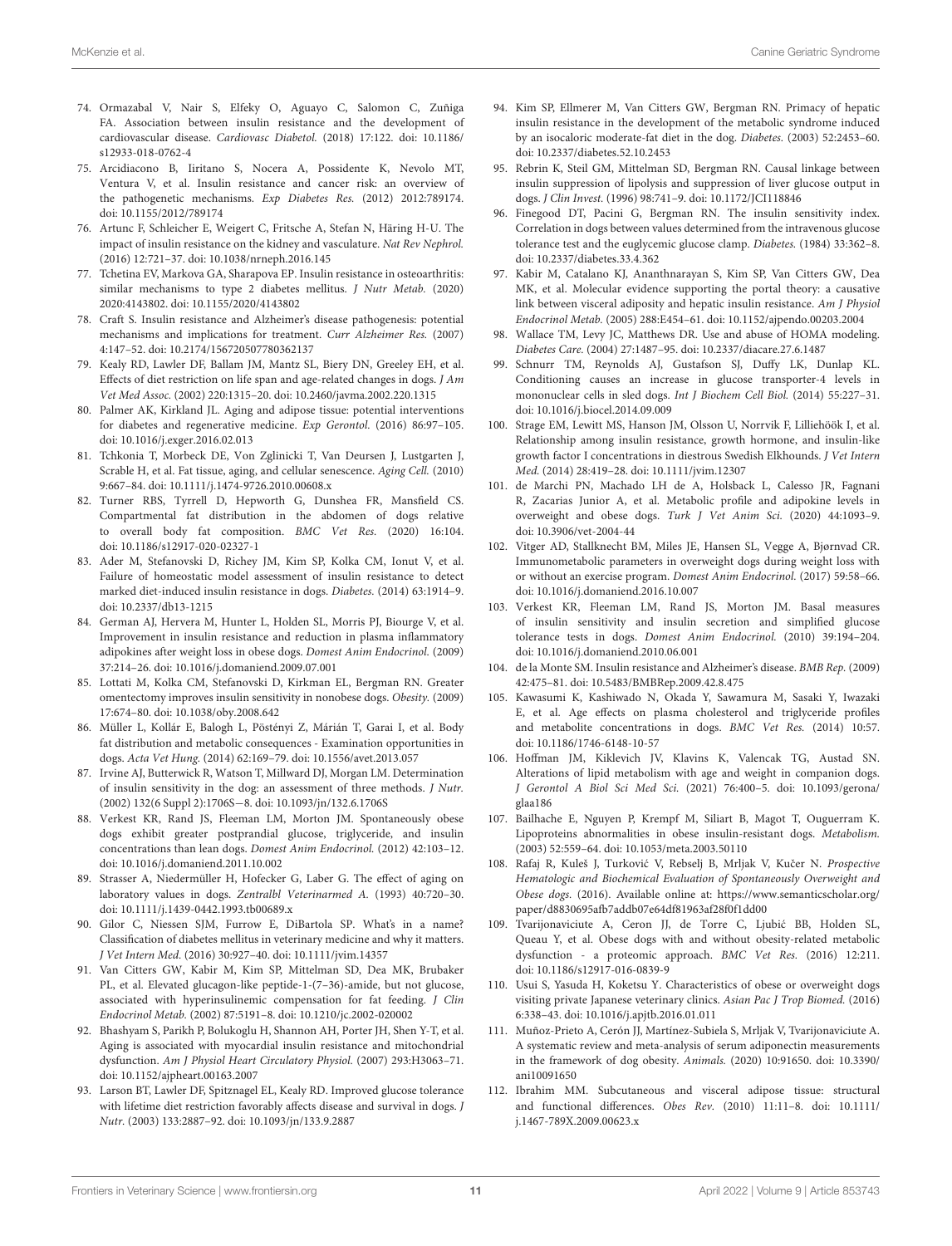- <span id="page-11-0"></span>113. Gayet C, Bailhache E, Dumon H, Martin L, Siliart B, Nguyen P. Insulin resistance and changes in plasma concentration of TNFalpha, IGF1, and NEFA in dogs during weight gain and obesity. J Anim Physiol Anim Nutr. (2004) 88:157–65. doi: [10.1111/j.1439-0396.2003.00473.x](https://doi.org/10.1111/j.1439-0396.2003.00473.x)
- <span id="page-11-1"></span>114. Broussard JL, Kolka CM, Castro AVB, Asare Bediako I, Paszkiewicz RL, Szczepaniak EW, et al. Elevated nocturnal NEFA are an early signal for hyperinsulinaemic compensation during diet-induced insulin resistance in dogs. Diabetologia. (2015) 58:2663–70. doi: [10.1007/s00125-015-3721-6](https://doi.org/10.1007/s00125-015-3721-6)
- <span id="page-11-2"></span>115. van Herpen NA, Schrauwen-Hinderling VB. Lipid accumulation in non-adipose tissue and lipotoxicity. Physiol Behav. (2008) 94:231–41. doi: [10.1016/j.physbeh.2007.11.049](https://doi.org/10.1016/j.physbeh.2007.11.049)
- <span id="page-11-3"></span>116. Britton KA, Fox CS. Ectopic fat depots and cardiovascular disease. Circulation. [\(2011\) 124:e837–41. doi: 10.1161/](https://doi.org/10.1161/CIRCULATIONAHA.111.077602) CIRCULATIONAHA.111.077602
- <span id="page-11-4"></span>117. Sutherland-Smith J, Hutchinson D, Freeman LM. Comparison of computed tomographic attenuation values for epaxial muscles in old and young dogs. Am J Vet Res. (2019) 80:174–7. doi: [10.2460/ajvr.80.2.174](https://doi.org/10.2460/ajvr.80.2.174)
- <span id="page-11-5"></span>118. Goodpaster BH, Kelley DE, Thaete FL, He J, Ross R. Skeletal muscle attenuation determined by computed tomography is associated with skeletal muscle lipid content. J Appl Physiol. (2000) 89:104–10. doi: [10.1152/jappl.2000.89.1.104](https://doi.org/10.1152/jappl.2000.89.1.104)
- <span id="page-11-6"></span>119. Fasshauer M, Blüher M. Adipokines in health and disease. Trends Pharmacol Sci. (2015) 36:461–70. doi: [10.1016/j.tips.2015.04.014](https://doi.org/10.1016/j.tips.2015.04.014)
- <span id="page-11-7"></span>120. Iwabu M, Okada-Iwabu M, Yamauchi T, Kadowaki T. Adiponectin/adiponectin receptor in disease and aging. NPJ Aging Mech Dis. (2015) 1:15013. doi: [10.1038/npjamd.2015.13](https://doi.org/10.1038/npjamd.2015.13)
- <span id="page-11-8"></span>121. Mori A, Lee P, Takemitsu H, Sako T, Arai T. Comparison of insulin signaling gene expression in insulin sensitive tissues between cats and dogs. Vet Res Commun. (2009) 33:211–26. doi: [10.1007/s11259-008-9168-1](https://doi.org/10.1007/s11259-008-9168-1)
- <span id="page-11-9"></span>122. Damoiseaux C, Merveille A-C, Krafft E, Da Costa AM, Gomart S, Jespers P, et al. Effect of physiological determinants and cardiac disease on plasma adiponectin concentrations in dogs. J Vet Intern Med. (2014) 28:1738–45. doi: [10.1111/jvim.12433](https://doi.org/10.1111/jvim.12433)
- <span id="page-11-10"></span>123. Tropf M, Nelson OL, Lee PM, Weng HY. Cardiac and metabolic variables in obese dogs. J Vet Intern Med. (2017) 31:1000–7. doi: [10.1111/jvim.14775](https://doi.org/10.1111/jvim.14775)
- <span id="page-11-11"></span>124. Kim H-S, Kang J-H, Jeung E-B, Yang M-P. Serum concentrations of Leptin and adiponectin in dogs with myxomatous mitral valve disease. J Vet Intern Med. (2016) 30:1589–600. doi: [10.1111/jvim.14570](https://doi.org/10.1111/jvim.14570)
- <span id="page-11-12"></span>125. Ouchi N, Parker JL, Lugus JJ, Walsh K. Adipokines in inflammation and metabolic disease. Nat Rev Immunol. (2011) 11:85–97. doi: [10.1038/nri2921](https://doi.org/10.1038/nri2921)
- <span id="page-11-13"></span>126. Ferrucci L, Fabbri E. Inflammageing: chronic inflammation in ageing, cardiovascular disease, and frailty. Nat Rev Cardiol. (2018) 15:505–22. doi: [10.1038/s41569-018-0064-2](https://doi.org/10.1038/s41569-018-0064-2)
- <span id="page-11-14"></span>127. Day MJ. Ageing, immunosenescence and inflammageing in the dog and cat. J Comp Pathol. (2010) 142 Suppl 1:S60–9. doi: [10.1016/j.jcpa.2009.10.011](https://doi.org/10.1016/j.jcpa.2009.10.011)
- 128. Jimenez AG, Downs CJ, Lalwani S, Cipolli W. Cellular metabolism and IL-6 concentrations during stimulated inflammation in small and large dog breeds' primary fibroblasts cells, as they age. J Exp Biol. (2020) 224:jeb233734. doi: [10.1242/jeb.233734](https://doi.org/10.1242/jeb.233734)
- <span id="page-11-15"></span>129. Alexander JE, Colyer A, Haydock RM, Hayek MG, Park J. Understanding how dogs age: longitudinal analysis of markers of inflammation, immune function, and oxidative stress. J Gerontol A Biol Sci Med Sci. (2018) 73:720–8. doi: [10.1093/gerona/glx182](https://doi.org/10.1093/gerona/glx182)
- <span id="page-11-16"></span>130. Fleyshman DI, Wakshlag JJ, Huson HJ, Loftus JP, Olby NJ, Brodsky L, et al. Development of infrastructure for a systemic multidisciplinary approach to study aging in retired sled dogs. Aging. (2021) 13:21814–37. doi: [10.18632/aging.203600](https://doi.org/10.18632/aging.203600)
- <span id="page-11-17"></span>131. Hatheway OL, Mitnitski A, Rockwood K. Frailty affects the initial treatment response and time to recovery of mobility in acutely ill older adults admitted to hospital. Age Ageing. (2017) 46:920–5. doi: [10.1093/ageing/afw257](https://doi.org/10.1093/ageing/afw257)
- <span id="page-11-18"></span>132. Gemikonakli G, Mach J, Hilmer SN. Interactions between the aging gut microbiome and common geriatric giants: polypharmacy, frailty, and dementia. J Gerontol A Biol Sci Med Sci. (2021) 76:1019–28. doi: [10.1093/gerona/glaa047](https://doi.org/10.1093/gerona/glaa047)
- <span id="page-11-19"></span>133. Banzato T, Franzo G, Di Maggio R, Nicoletto E, Burti S, Cesari M, et al. A Frailty Index based on clinical data to quantify mortality risk in dogs. Sci Rep. (2019) 9:16749. doi: [10.1038/s41598-019-52585-9](https://doi.org/10.1038/s41598-019-52585-9)
- <span id="page-11-20"></span>134. Fried LP, Tangen CM, Walston J, Newman AB, Hirsch C, Gottdiener J, et al. Frailty in older adults: evidence for a phenotype. J Gerontol A Biol Sci Med Sci. (2001) 56:M146–56. doi: [10.1093/gerona/56.3.M146](https://doi.org/10.1093/gerona/56.3.M146)
- <span id="page-11-21"></span>135. Rockwood K, Mitnitski A. Frailty in relation to the accumulation of deficits. J Gerontol A Biol Sci Med Sci. (2007) 62:722–7. doi: [10.1093/gerona/62.7.722](https://doi.org/10.1093/gerona/62.7.722)
- <span id="page-11-22"></span>136. Howlett SE, Rutenberg AD, Rockwood K. The degree of frailty as a translational measure of health in aging. Nature Aging. (2021) 1:651–65. doi: [10.1038/s43587-021-00099-3](https://doi.org/10.1038/s43587-021-00099-3)
- <span id="page-11-23"></span>137. Fried LP, Cohen AA, Xue Q-L, Walston J, Bandeen-Roche K, Varadhan R. The physical frailty syndrome as a transition from homeostatic symphony to cacophony. Nat Aging. (2021) 1:36–46. doi: [10.1038/s43587-020-00017-z](https://doi.org/10.1038/s43587-020-00017-z)
- <span id="page-11-24"></span>138. Hua J, Hoummady S, Muller C, Pouchelon J-L, Blondot M, Gilbert C, et al. Assessment of frailty in aged dogs. Am J Vet Res. (2016) 77:1357–65. doi: [10.2460/ajvr.77.12.1357](https://doi.org/10.2460/ajvr.77.12.1357)
- <span id="page-11-25"></span>139. Dominick KL, Ahern FM, Gold CH, Heller DA. Relationship of healthrelated quality of life to health care utilization and mortality among older adults. Aging Clin Exp Res. (2002) 14:499–508. doi: [10.1007/BF03327351](https://doi.org/10.1007/BF03327351)
- <span id="page-11-26"></span>140. Rodger S, Scott EM, Nolan A, Wright AK, Reid J. Effect of age, breed, and sex on the health-related quality of life of owner assessed healthy dogs. Front Vet Sci. (2021) 8:603139. doi: [10.3389/fvets.2021.603139](https://doi.org/10.3389/fvets.2021.603139)
- <span id="page-11-27"></span>141. Mallery KF, Freeman LM, Harpster NK, Rush JE. Factors contributing to the decision for euthanasia of dogs with congestive heart failure. J Am Vet Med Assoc. (1999) 214:1201–4.
- 142. McMullen SL, Clark WT, Robertson ID. Reasons for the euthanasia of dogs and cats in veterinary practices. Austr Vet Practitioner. (2001) 31:80–4.
- 143. Bussolari CJ, Habarth J, Katz R, Phillips S, Carmack B, Packman W. The euthanasia decision-making process: A qualitative exploration of bereaved companion animal owners. Bereave Care. (2018) 37:101–8. doi: [10.1080/02682621.2018.1542571](https://doi.org/10.1080/02682621.2018.1542571)
- <span id="page-11-28"></span>144. Marchitelli B, Shearer T, Cook N. Factors contributing to the decision to euthanize: diagnosis, clinical signs, and triggers. Vet Clin North Am Small Anim Pract. (2020) 50:573–89. doi: [10.1016/j.cvsm.2019.12.007](https://doi.org/10.1016/j.cvsm.2019.12.007)
- <span id="page-11-29"></span>145. Yam PS, Butowski CF, Chitty JL, Naughton G, Wiseman-Orr ML, Parkin T, et al. Impact of canine overweight and obesity on health-related quality of life. Prev Vet Med. (2016) 127:64–9. doi: [10.1016/j.prevetmed.2016.03.013](https://doi.org/10.1016/j.prevetmed.2016.03.013)
- 146. Davies V, Reid J, Wiseman-Orr ML, Scott EM. Optimising outputs from a validated online instrument to measure health-related quality of life (HRQL) in dogs. PLoS ONE. (2019) 14:e0221869. doi: [10.1371/journal.pone.0221869](https://doi.org/10.1371/journal.pone.0221869)
- 147. Belshaw Z, Asher L, Harvey ND, Dean RS. Quality of life assessment in domestic dogs: An evidence-based rapid review. Vet J. (2015) 206:203–12. doi: [10.1016/j.tvjl.2015.07.016](https://doi.org/10.1016/j.tvjl.2015.07.016)
- 148. Freeman LM, Rush JE, Clark MA, Bulmer BJ. Validation and preliminary data from a health-related quality of life questionnaire for owners of dogs with cardiac disease. J Vet Intern Med. (2020) 34:1119–26. doi: [10.1111/jvim.15791](https://doi.org/10.1111/jvim.15791)
- 149. Reid J, Wiseman-Orr L, Scott M. Shortening of an existing generic online health-related quality of life instrument for dogs. J Small Anim Pract. (2018) 59:334–42. doi: [10.1111/jsap.12772](https://doi.org/10.1111/jsap.12772)
- 150. Lynch S, Savary-Bataille K, Leeuw B, Argyle DJ. Development of a questionnaire assessing health-related quality-of-life in dogs and cats with cancer. Vet Comp Oncol. (2011) 9:172–82. doi: [10.1111/j.1476-5829.2010.00244.x](https://doi.org/10.1111/j.1476-5829.2010.00244.x)
- <span id="page-11-30"></span>151. Schofield I, O'Neill DG, Brodbelt DC, Church DB, Geddes RF, Niessen SJM. Development and evaluation of a health-related quality-of-life tool for dogs with Cushing's syndrome. J Vet Intern Med. (2019) 33:2595–604. doi: [10.1111/jvim.15639](https://doi.org/10.1111/jvim.15639)
- <span id="page-11-31"></span>152. O'Neill DG, Church DB, McGreevy PD, Thomson PC, Brodbelt DC. Longevity and mortality of owned dogs in England. Vet J. (2013) 198:638–43. doi: [10.1016/j.tvjl.2013.09.020](https://doi.org/10.1016/j.tvjl.2013.09.020)
- 153. Michell AR. Longevit of British breeds of dog and its relationships withsex, size, cardiovascular variables and disease. Vet Rec. (1999) 145:625–9. doi: [10.1136/vr.145.22.625](https://doi.org/10.1136/vr.145.22.625)
- <span id="page-11-32"></span>154. Pegram C, Gray C, Packer RMA, Richards Y, Church DB, Brodbelt DC, et al. Proportion and risk factors for death by euthanasia in dogs in the UK. Sci Rep. (2021) 11:9145. doi: [10.1038/s41598-021-88342-0](https://doi.org/10.1038/s41598-021-88342-0)
- <span id="page-11-33"></span>155. Fleming JM, Creevy KE, Promislow DEL. Mortality in north American dogs from 1984 to 2004: an investigation into age-, size-, and